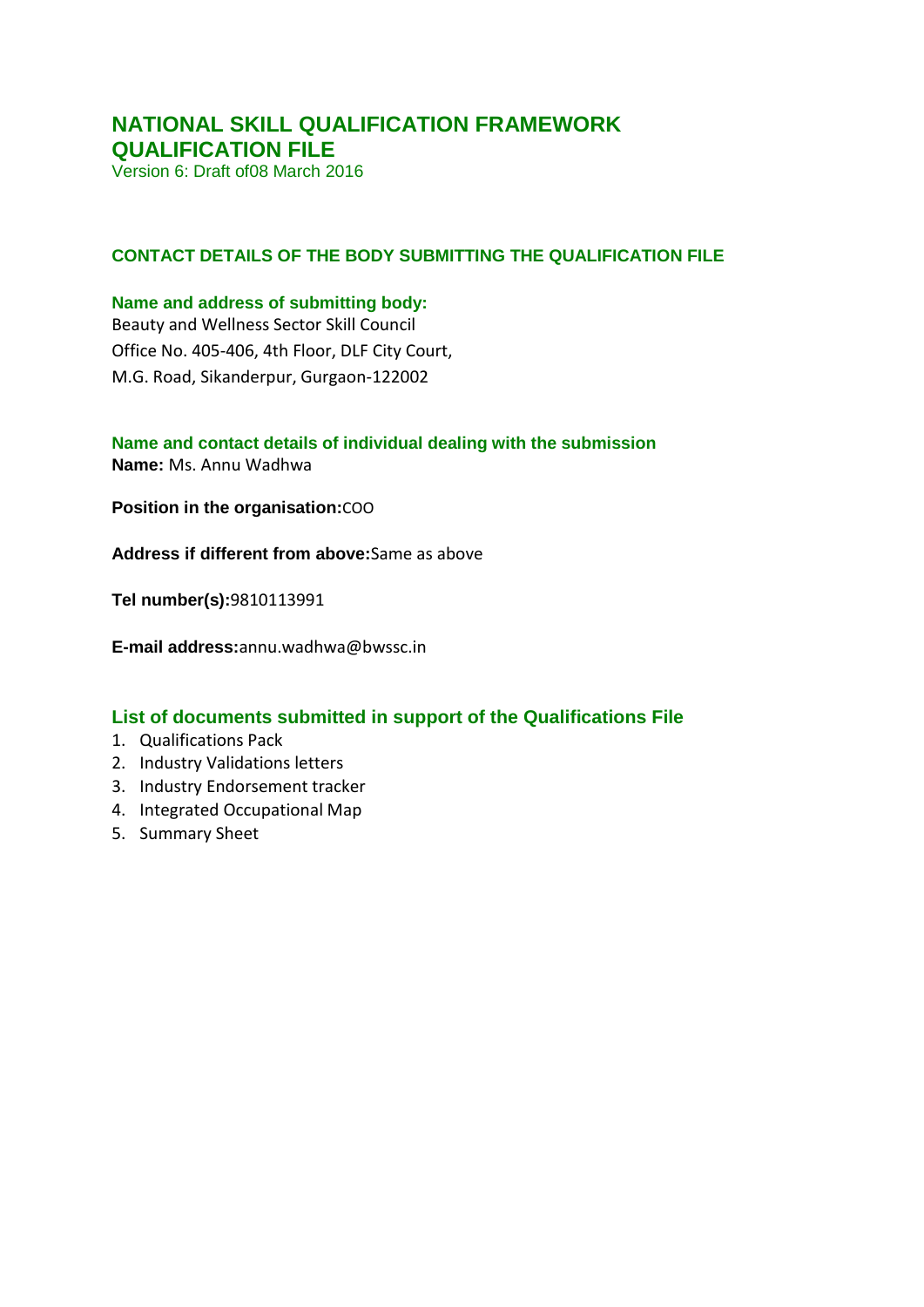Version 6: Draft of08 March 2016

### **SUMMARY**

| <b>Qualification Title</b>                   | Yoga Instructor                                                        |
|----------------------------------------------|------------------------------------------------------------------------|
| <b>Qualification Code</b>                    | QP BWS/ Q2201                                                          |
| <b>Nature and purpose of</b>                 | Nature of the qualification                                            |
| the qualification                            | a Qualification Pack (QP)                                              |
|                                              | The main purpose of the qualification                                  |
|                                              | to get unemployed people into work                                     |
| <b>Body/bodies which</b>                     | Beauty & Wellness Sector Skill Council (BWSSC)                         |
| will award the                               |                                                                        |
| qualification                                |                                                                        |
| <b>Body which will</b>                       | Beauty & Wellness Sector Skill Council (BWSSC)                         |
| accredit providers to                        |                                                                        |
| offer courses leading                        |                                                                        |
| to the qualification                         |                                                                        |
| <b>Body/bodies which</b>                     | Confederation of Indian Industry (CII)                                 |
| will carry out                               |                                                                        |
| assessment of                                |                                                                        |
| <b>learners</b><br><b>Occupation(s) to</b>   |                                                                        |
| which the                                    | Yoga Instructor(Yoga Services)                                         |
| qualification gives                          |                                                                        |
| access                                       |                                                                        |
| <b>Licensing</b>                             | N/A                                                                    |
| requirements                                 |                                                                        |
| <b>Level of the</b>                          | Level 4                                                                |
| qualification in the                         |                                                                        |
| <b>NSQF</b>                                  |                                                                        |
| <b>Anticipated volume of</b>                 | 226 hours                                                              |
| training/learning                            |                                                                        |
| required to complete                         |                                                                        |
| the qualification                            |                                                                        |
| <b>Entry requirements</b>                    | Class VIII preferably                                                  |
| and/or                                       |                                                                        |
| recommendations                              |                                                                        |
| <b>Progression from the</b><br>qualification | Yoga Teacher (level 5)                                                 |
| <b>Planned arrangements</b>                  | Currently Beauty & Wellness Sector Skill Council (BWSSC) is doing the  |
| for the Recognition of                       | RPL assessments after covering learning hours of 20 hours and then     |
| <b>Prior learning (RPL)</b>                  | followed by the assessments. The assessments are happening in online   |
|                                              | basis. There are three phases of assessments which is followed in all  |
|                                              | assessment process of different job roles-                             |
|                                              |                                                                        |
|                                              | 1.<br>Theory- weightage 70%                                            |
|                                              | 2.<br>Practical- Weightage 30% (Hands on assessment + Viva)            |
|                                              | The theory questions are objective type with multiple choice option,   |
|                                              | out of which we have some pictorial questions also. VIVA questions are |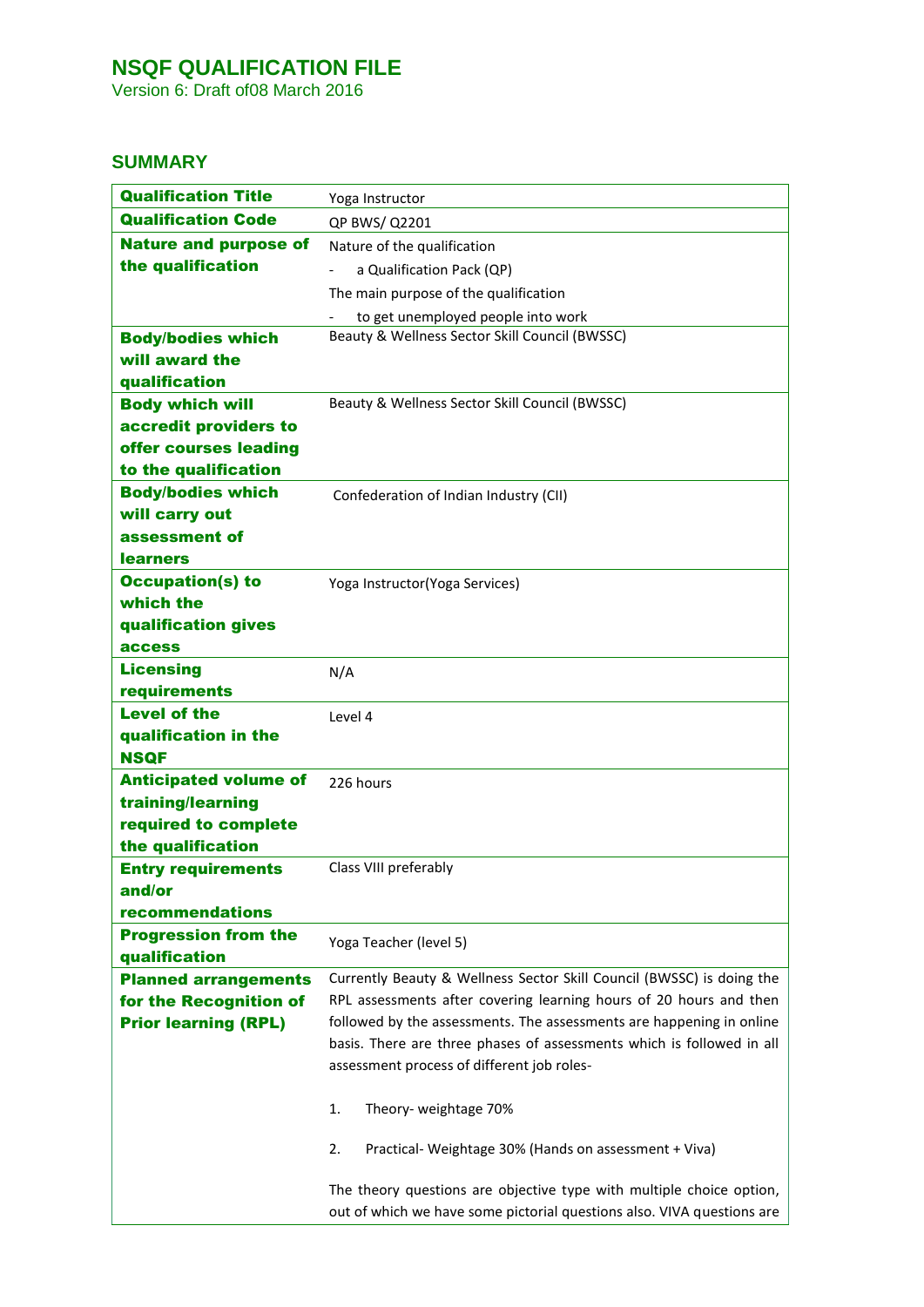Version 6: Draft of08 March 2016

|                        | also based on the job role and the practical questions are assessed on |
|------------------------|------------------------------------------------------------------------|
|                        | the hands on performance. (Detailed Assessment Plan is attached in the |
|                        | folder)                                                                |
| <b>International</b>   | This Level 4 qualification compares with UK NOS: Level 2               |
| comparability where    |                                                                        |
| <b>known</b>           | NOS Mapping is NA.                                                     |
| <b>Date of planned</b> | Post 15 <sup>th</sup> Oct 2019                                         |
| review of the          |                                                                        |
| qualification.         |                                                                        |

| <b>Formal structure of the qualification</b>            |                               |                                           |       |
|---------------------------------------------------------|-------------------------------|-------------------------------------------|-------|
| Title and identification code of component.             | <b>Mandatory/Option</b><br>al | <b>Estimated size</b><br>(learning hours) | Level |
| BWS/N9001 Prepare and maintain work area                | <b>Mandatory</b>              | 12                                        |       |
| BWS/N2201 Conduct the Basic Yoga sessions               | <b>Mandatory</b>              | 190                                       |       |
| BWS/N9002 Maintain health and safety at the workplace   | <b>Mandatory</b>              | 12                                        |       |
| BWS/N9003 Create a positive impression at the workplace | <b>Mandatory</b>              | 12                                        |       |

Please attach any document giving further detail about the structure of the qualification – e.g. aCurriculum Document or a Qualification Pack.

Give the titles and other relevant details of the document(s) here. Include page references showing where to find the relevant information.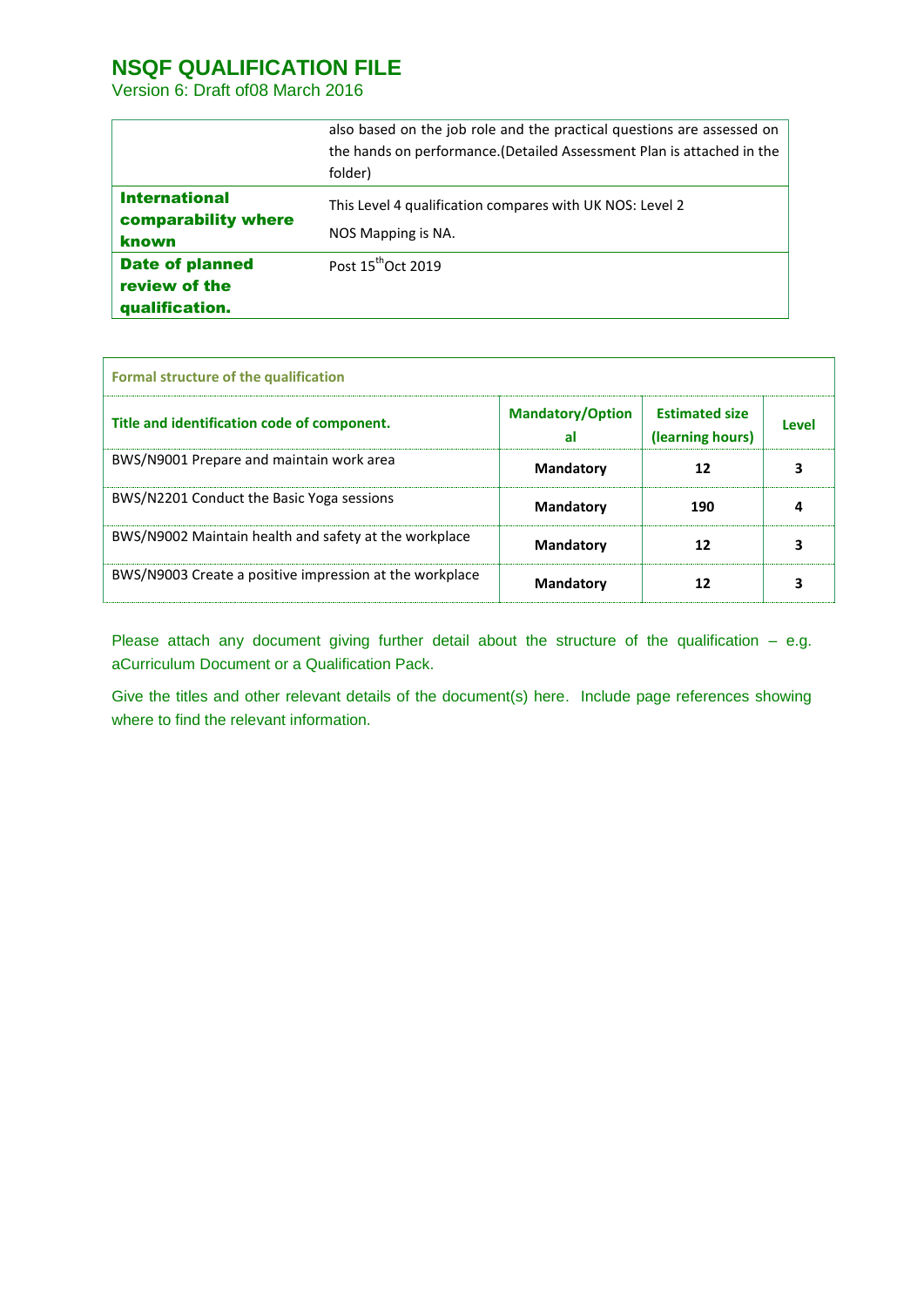Version 6: Draft of08 March 2016

### **SECTION 1 ASSESSMENT**

#### **Body/Bodies which will carry out assessment:**

Confederation of Indian Industry (CII)

#### **How will RPL assessment be managed and who will carry it out?**

Give details of how RPL assessment for the qualification will be carried out and quality assured.

The RPL assessment will be carried out through pre assessment, identifying the skills gaps, provide bridge training to cover the competency gap and then conduct final assessment of the candidates

**Describe the overall assessment strategy and specific arrangements which have been put in place to ensure that assessment is always valid, reliable and fair and show that these are in line with the requirements of the NSQF.**

Assessment is done through third parties who are affiliated to B&WSSC as Assessment Body. Assessors are trained & certified by B&WSSC through Training of Assessors program. The assessment involves two processes. The first process is gathering the evidence of the competency of individuals. The second part of the assessment process is the judgement as to whether a person is competent or not. The assessment plan contains the following information:

The assessments are happening in online basis. There are three phases of assessments which is followed in all assessment process of different job roles-

- $\triangleright$  Theory- weightage 70%
- Practical+ VIVA- Weightage 30% (Hands on assessment + Oral questioner)

The theory questions are objective type with multiple choice option, out of which we have some pictorial questions also. VIVA questions are also based on the job role and the practical questions are assessed on the hands on performance.

Criteria on decision making & process manual is attached in the folder (Attachment name – Assessment Process)

Please attach any documents giving further information about assessment and/or RPL.

Give the titles and other relevant details of the document(s) here. Include page references showing where to find the relevant information.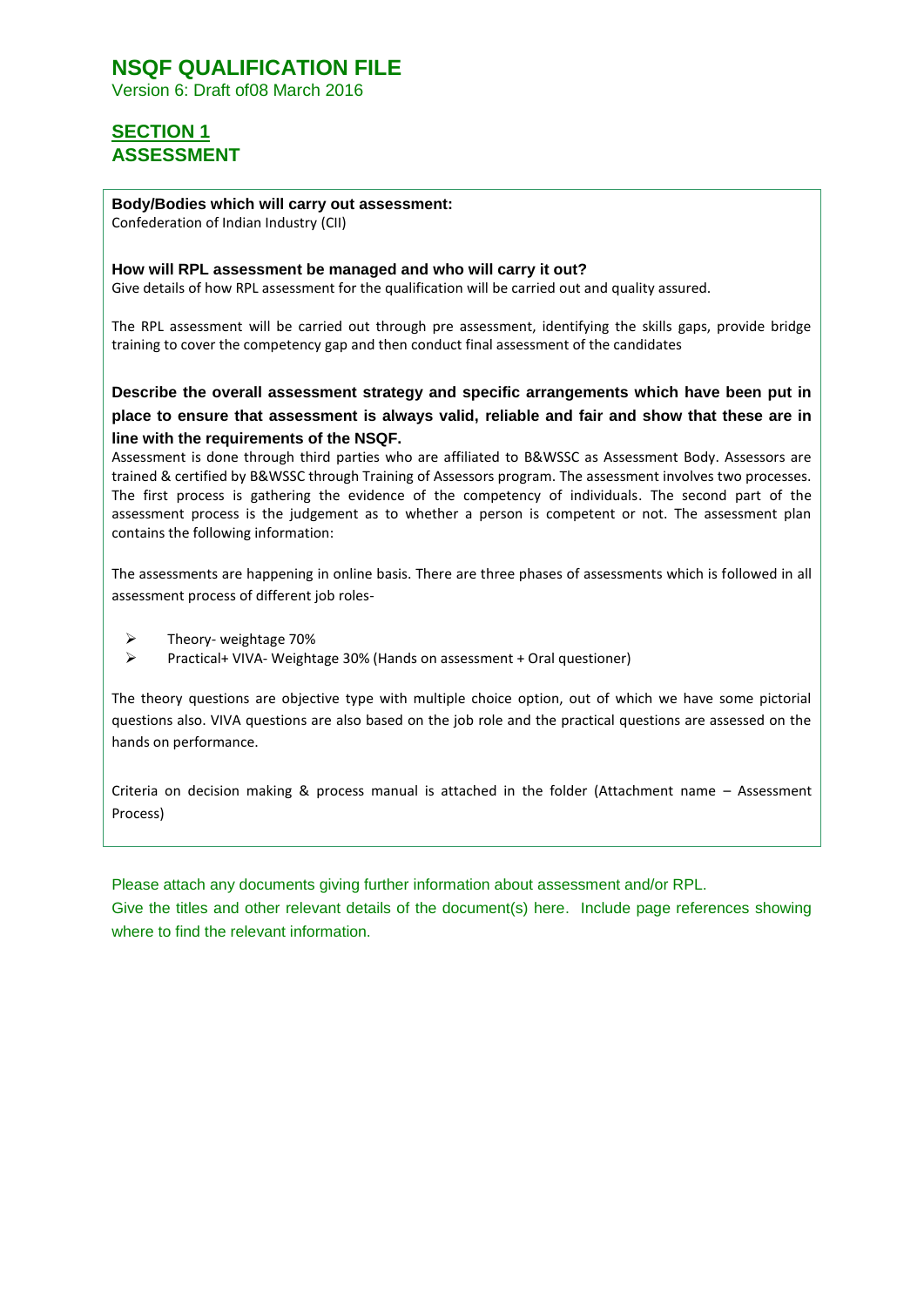Version 6: Draft of08 March 2016

#### **ASSESSMENT EVIDENCE**

#### **Complete a grid for each component as listed in "Formal structure of the qualification" in the Summary.**

*NOTE: this grid can be replaced by any part of the qualification documentation which shows the same information – i.e. Learning Outcomes to be assessed, assessment criteria and the means of assessment.* 

#### **Title of Component:Yoga Instructor**

#### **CRITERIA FOR ASSESSMENT OF TRAINEES**

**Job Role** Yoga Instructor

**Qualification Pack** BWS/Q2201

#### **Sector Skill Council** Beauty and Wellness

#### **Guidelines for Assessment**

1. Criteria for assessment for each Qualification Pack will be created by the Sector Skill Council. Each Performance Criteria (PC) will be assigned marks proportional to its importance in NOS. SSC will also lay down proportion of marks for Theory and Skills Practical for each PC

2. The assessment for the theory part will be based on knowledge bank of questions created by the SSC

3. Individual assessment agencies will create unique question papers for theory part for each candidate at each examination/training center (as per assessment criteria below)

4. Individual assessment agencies will create unique evaluation for skill practical for every student at each examination/training center based on this criteria

5. To pass the Qualification Pack, every trainee should score a minimum of 60% in aggregate

6. In case of successfully passing only certain number of NOS's, the trainee is eligible to take subsequent assessment on the balance NOS's to pass the Qualification Pack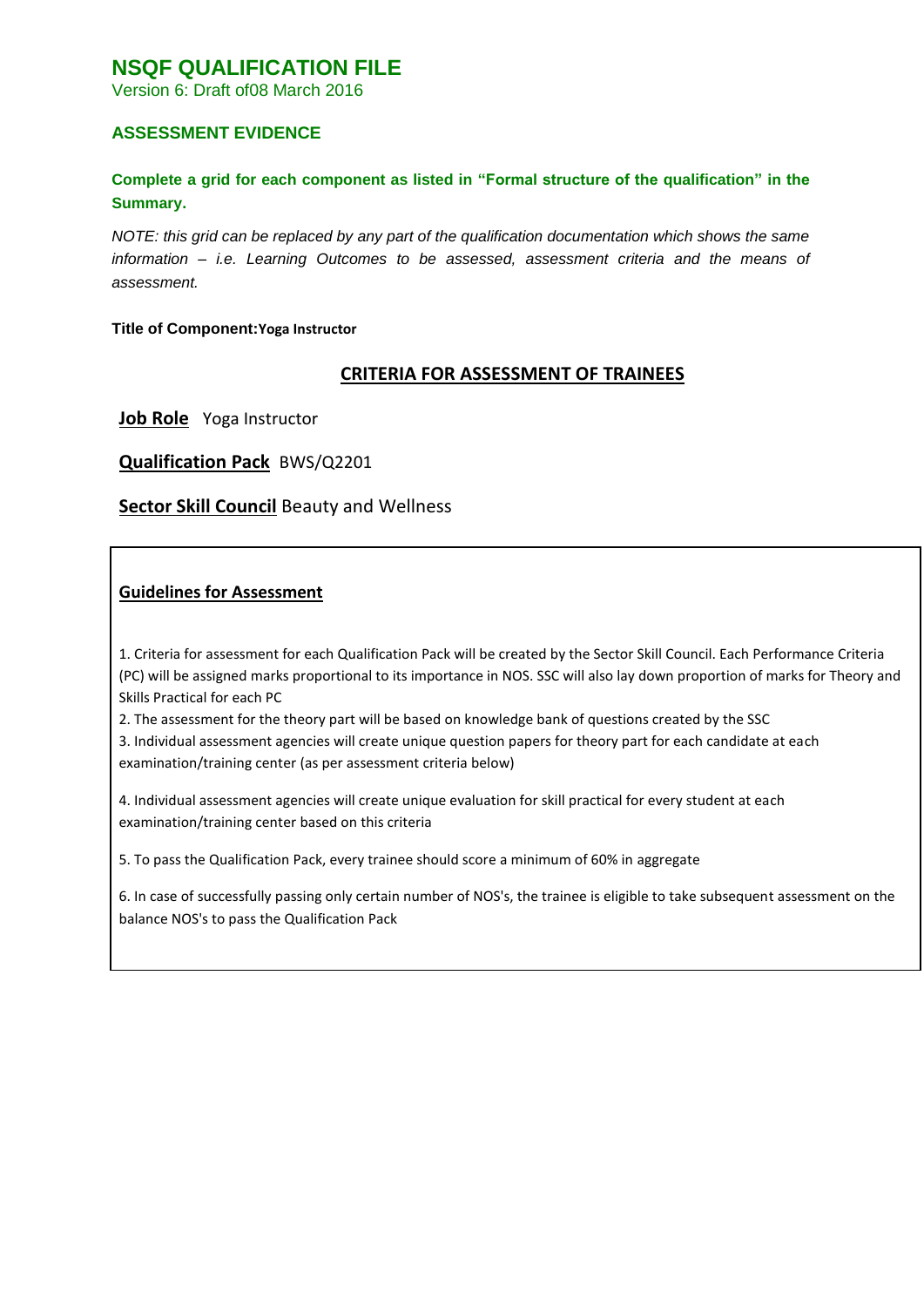|                                                               |                                                                                                                                                                                      |                    |           | <b>Marks Allocation</b> |                                   |
|---------------------------------------------------------------|--------------------------------------------------------------------------------------------------------------------------------------------------------------------------------------|--------------------|-----------|-------------------------|-----------------------------------|
| Assessment<br>outcomes                                        | <b>Assessment Criteria for</b><br>outcomes                                                                                                                                           | <b>Total Marks</b> | Out<br>Of | <b>Theory</b>           | <b>Skills</b><br><b>Practical</b> |
| 1.BWS/N9001<br>(Prepare<br>&<br>maintain work<br>area)        | PC1. ensure that<br>environmental<br>conditions are suitable<br>for the client and the<br>services to be carried<br>out in a hygiene and<br>safe environment                         |                    | 15        | 3                       | 12                                |
|                                                               | PC2. select suitable<br>equipment/products/<br>tools etc. required for<br>the services                                                                                               |                    | 19        | 5                       | 14                                |
|                                                               | PC3. set up the equipment/<br>tools etc. and prepare<br>for services in<br>adherence to the<br>organization's<br>procedures and<br>product/equipment/<br>tools related<br>guidelines | 100                | 20        | 4                       | 16                                |
|                                                               | PC4. sterilize and clean the<br>tools/ machinery/<br>equipment before and<br>after the usage                                                                                         |                    | 17        | 2                       | 15                                |
|                                                               | PC5. dispose waste<br>materials (if<br>applicable) in<br>adherence to the<br>organization's and<br>industry requirements                                                             |                    | 14        | 4                       | 10                                |
|                                                               | PC6. store records,<br>materials and<br>equipment securely in<br>line with the<br>organization's policies                                                                            |                    | 15        | 4                       | 11                                |
|                                                               |                                                                                                                                                                                      |                    | 100       | 22                      | 78                                |
| 2. BWS/N2201<br>(Conduct<br>the<br>basic<br>yoga<br>sessions) | PC1. ensure appropriate<br>ambience for guests to<br>perform yoga                                                                                                                    | 100                | 3         | $\mathbf{1}$            | $\overline{2}$                    |
|                                                               | PC2. ensure readiness and<br>preparedness of the                                                                                                                                     |                    | 4         | $\mathbf{1}$            | 3                                 |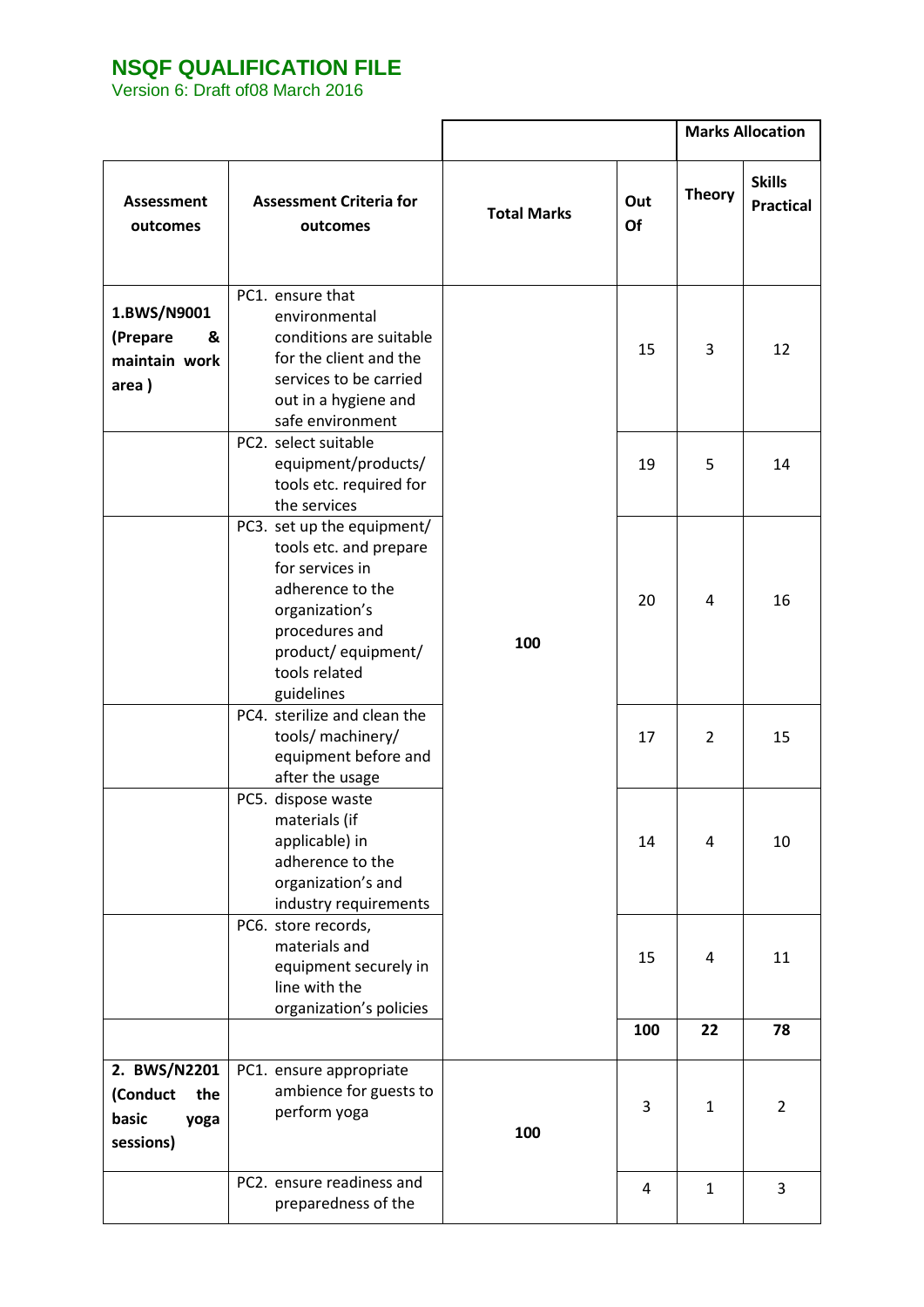| guests to be able to           |  |
|--------------------------------|--|
| take the session like          |  |
| empty stomach etc.             |  |
| PC3. provide appropriate       |  |
| opening and closure of         |  |
| the session through            |  |
| prayer/chanting/medit          |  |
| ation                          |  |
| PC4. perform and instruct      |  |
|                                |  |
| loosening asanas or            |  |
| sukshma vyayama,               |  |
| breathing asanas as            |  |
| agreed with the guest          |  |
| and arrangement of             |  |
| the organization               |  |
| PC5. perform and instruct      |  |
| classical asana as             |  |
| agreed with the guest          |  |
| and arrangement of             |  |
| the organization               |  |
| PC6. perform and instruct      |  |
| pranayama's as                 |  |
| agreed with the guest          |  |
| and arrangement of             |  |
| the organisation               |  |
| PC7. recognise, adjust, and    |  |
| adapt to specific guest        |  |
| needs in the evolving          |  |
| professional                   |  |
| relationship                   |  |
| PC8. implement effective       |  |
| teaching methods,              |  |
| adapt to unique styles         |  |
| of learning, provide           |  |
| supportive and                 |  |
| effective feedback,            |  |
| acknowledge the                |  |
|                                |  |
| guest's progress, and          |  |
| cope with unique               |  |
| difficulties / successes       |  |
| adjust appropriate             |  |
| practice strategies to         |  |
| the guests                     |  |
| PC9. elicit the goals,         |  |
| expectations and               |  |
| aspirations of the             |  |
| guests                         |  |
| PC10.<br>assist the supervisor |  |
| to integrate                   |  |
| information from the           |  |
| intake, evaluation, and        |  |
| observation to                 |  |
|                                |  |

| $\overline{5}$          | $\mathbf 1$  | $\overline{4}$          |
|-------------------------|--------------|-------------------------|
| 5                       | $\mathbf{1}$ | $\overline{4}$          |
| 5                       | $\mathbf{1}$ | $\pmb{4}$               |
| $\overline{\mathbf{r}}$ | $\mathbf{1}$ | 3                       |
| 3                       | $\mathbf{1}$ | $\overline{c}$          |
| $\overline{\mathbf{r}}$ | $\mathbf{1}$ | $\overline{\mathbf{3}}$ |
| 3                       | $\mathbf{1}$ | $\overline{\mathbf{c}}$ |
| 5                       | $\mathbf{1}$ | 4                       |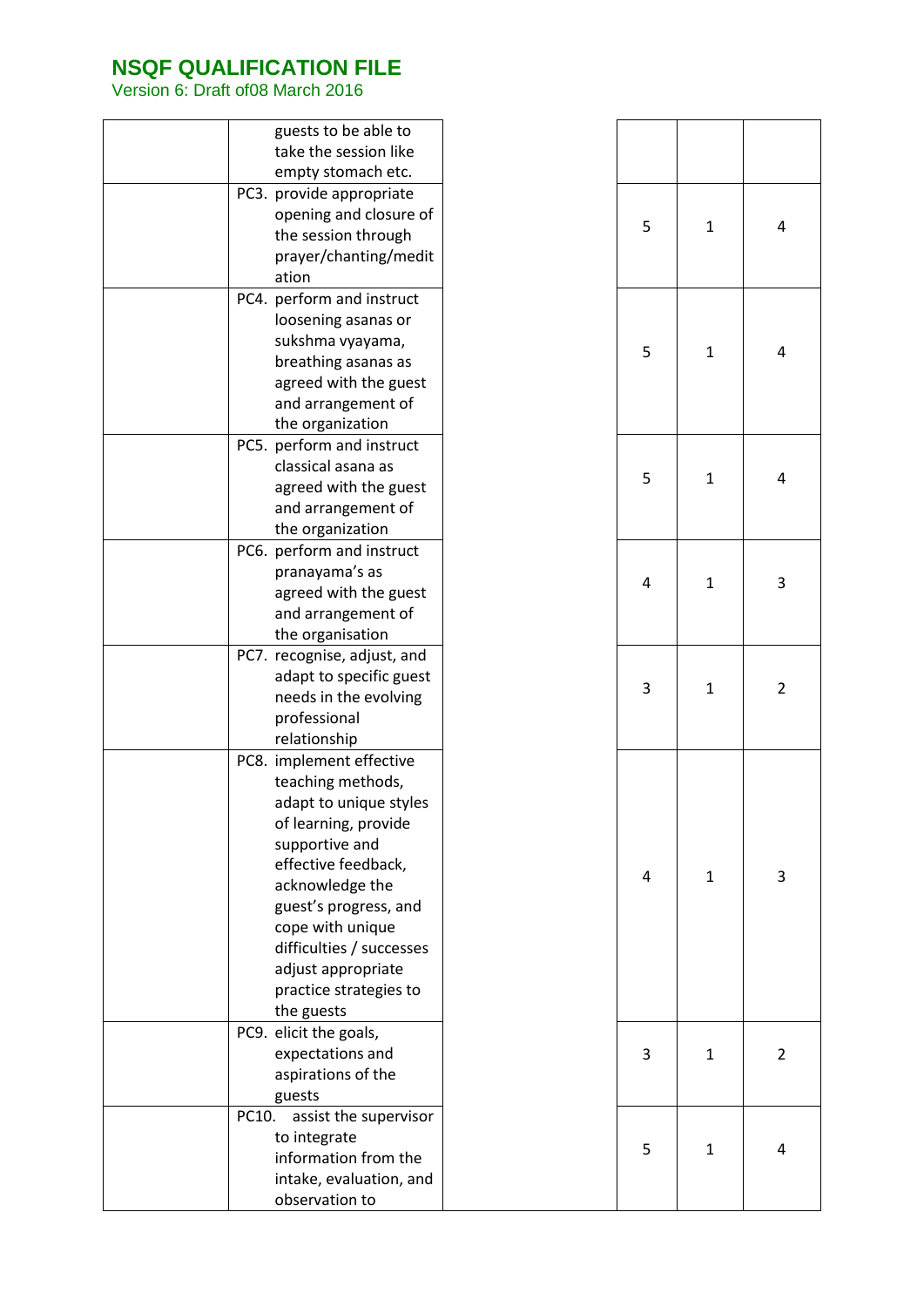| develop a working             |   |              |
|-------------------------------|---|--------------|
| assessment of the             |   |              |
| guest's condition,            |   |              |
| limitations and               |   |              |
| possibilities                 |   |              |
| PC11.<br>deliver appropriate  |   |              |
| practices for                 |   |              |
| individuals as well as        |   |              |
| group, taking into            |   |              |
| consideration the             | 4 | $\mathbf{1}$ |
| assessment of their           |   |              |
| conditions, limitations,      |   |              |
| possibilities and the         |   |              |
| overall practice              |   |              |
| strategy                      |   |              |
| provide instruction,<br>PC12. |   |              |
| demonstration,                |   |              |
| education to the              |   |              |
| guests using multi-           | 4 | 1            |
| model strategies of           |   |              |
| education such as             |   |              |
| audio visual tools,           |   |              |
| kinaesthetic learning         |   |              |
| tools, etc.                   |   |              |
| PC13.<br>practice effective   |   |              |
| guest-centred                 |   |              |
| communication based           |   |              |
| upon a respect for and        | 3 | 1            |
| sensitivity to individual     |   |              |
| familial, cultural,           |   |              |
| social, ethnic and            |   |              |
| religious factors             |   |              |
| PC14.<br>gather feedback,     |   |              |
| assist the supervisor         |   |              |
| to re-assess and refine       | 4 | 1            |
| the practice for              |   |              |
| determining short-            |   |              |
| term or long-term             |   |              |
| goals and priorities          |   |              |
| PC15.<br>accept and follow    |   |              |
| ethical principles and        |   |              |
| related concepts from         | 3 | 1            |
| the yoga tradition to         |   |              |
| professional                  |   |              |
| interactions and              |   |              |
| relationships                 |   |              |
| PC16.<br>inform guests in     |   |              |
| various forms of yoga         | 4 | 1            |
| and its effect on body        |   |              |
| and mind                      |   |              |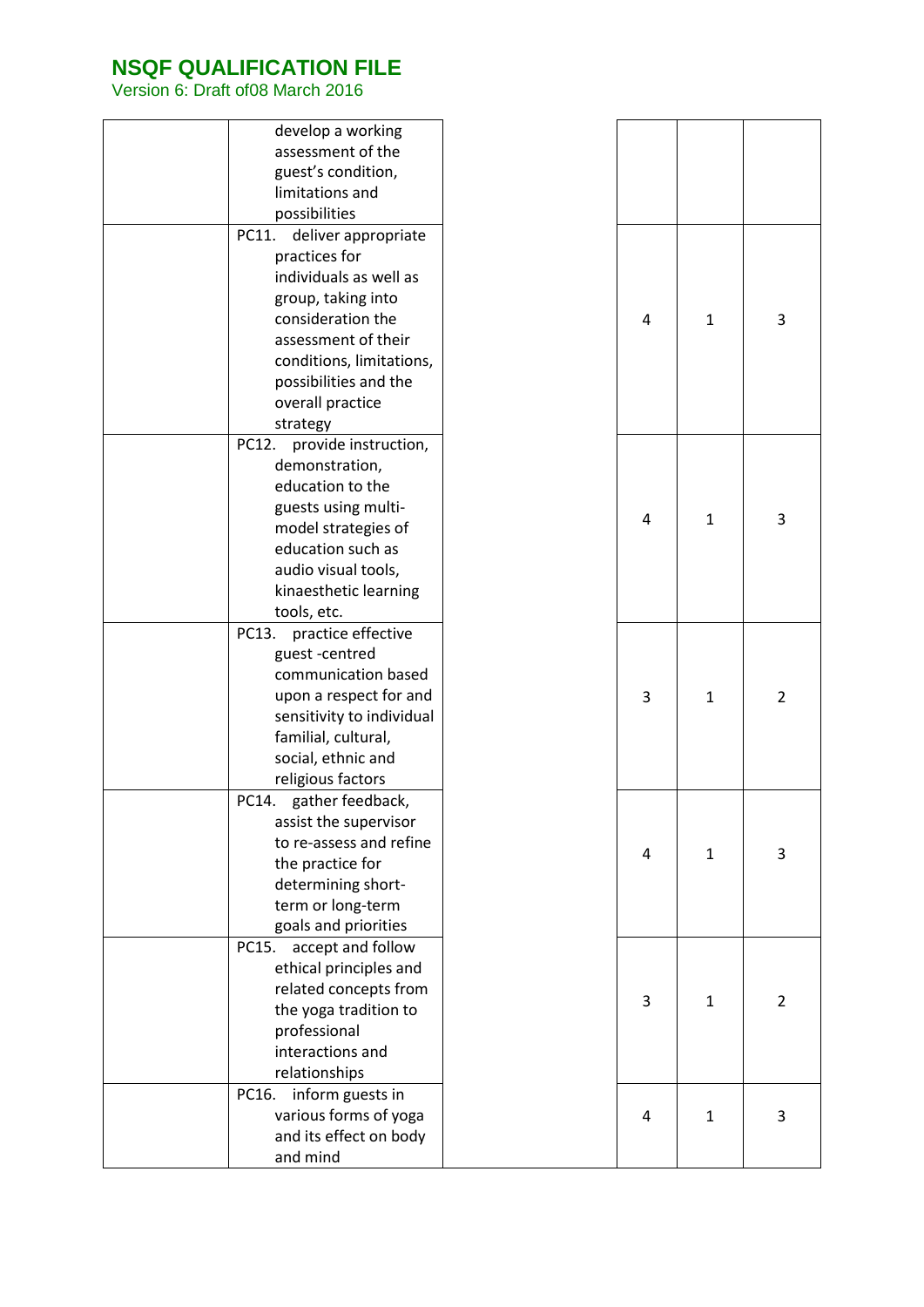| use a broad range<br>PC17.<br>of mind-body-based<br>healing tools in<br>conjunction with<br>asanas based on<br>needs, ages, and<br>ability levels to create<br>effective practices<br>against ailments |  | 4 | $\mathbf{1}$ |  |
|--------------------------------------------------------------------------------------------------------------------------------------------------------------------------------------------------------|--|---|--------------|--|
| apply yogic<br>PC18.<br>principles to conduct<br>guest sessions to<br>enhance wellbeing,<br>overcome illness and<br>live a healthier and<br>more meaningful life                                       |  | 5 | $\mathbf{1}$ |  |
| perform and<br>PC19.<br>demonstrate all yoga<br>techniques to guests<br>and ensure<br>compliance to safety<br>and health standards                                                                     |  | 3 | $\mathbf{1}$ |  |
| PC20.<br>assist guests to<br>perform all<br>techniques effectively                                                                                                                                     |  | 4 | 1            |  |
| PC21.<br>evaluate asanas<br>performed by guests<br>and recommend<br>correction whenever<br>required                                                                                                    |  | 3 | $\mathbf{1}$ |  |
| coordinate with<br>PC22.<br>senior supervisors and<br>guests on yogic<br>lifestyle counselling to<br>ensure healthy body<br>and mind                                                                   |  | 3 | 1            |  |
| ensure guests<br>PC23.<br>satisfaction and assist<br>in answering all guest<br>queries                                                                                                                 |  | 3 | $\mathbf{1}$ |  |
| store guest and<br>PC24.<br>equipment records,<br>securely in line with<br>the organization's<br>policies                                                                                              |  | 3 | 1            |  |
| PC25.<br>leave the work area<br>in a clean and hygienic<br>condition suitable for<br>further classes                                                                                                   |  | 3 | $\mathbf{1}$ |  |
| document the client<br>PC26.<br>chart (sattva, rajas,<br>tamas), contra                                                                                                                                |  | 3 | $\mathbf{1}$ |  |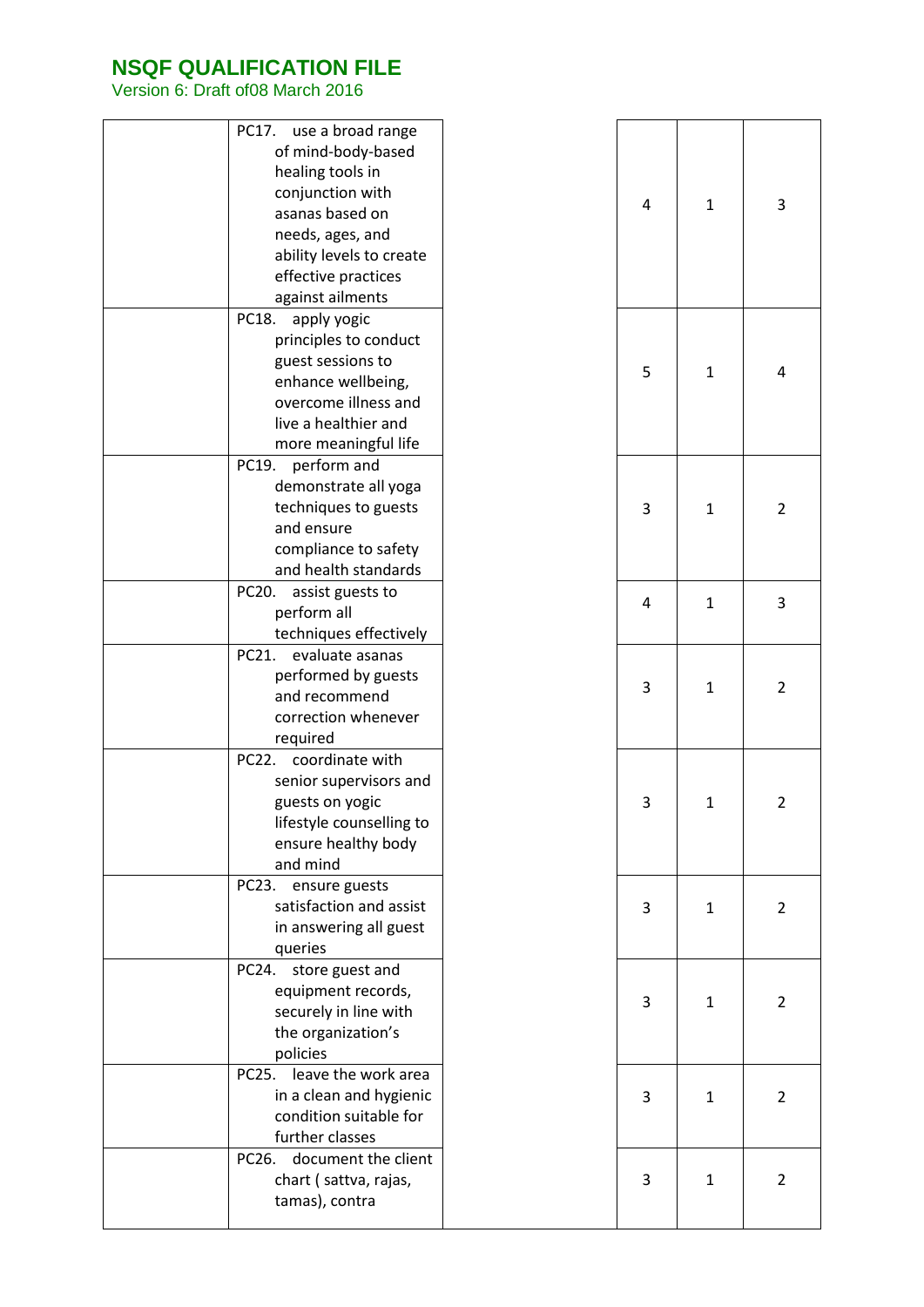|                                                                           | indications and health<br>condition and<br>requirements of all<br>guests and conduct<br>classes to follow the<br>asanas plan designed<br>PC27.<br>ensure appropriate<br>ambience for guests to<br>perform yoga |     | 3<br>100 | $\mathbf{1}$<br>27 | $\overline{2}$<br>73    |
|---------------------------------------------------------------------------|----------------------------------------------------------------------------------------------------------------------------------------------------------------------------------------------------------------|-----|----------|--------------------|-------------------------|
|                                                                           | PC1. set up and position                                                                                                                                                                                       |     |          |                    |                         |
| 3. BWS/N9002<br>(Maintain<br>health<br>and<br>safety at the<br>workplace) | the equipment/ tools/<br>machinery/ products<br>etc. in the work area<br>to meet legal, hygiene<br>and safety<br>requirements                                                                                  |     | 10       | 3                  | $\overline{\mathbf{z}}$ |
|                                                                           | PC2. clean and sterilize all<br>tools / machines/<br>equipment before and<br>after the use                                                                                                                     |     | 10       | 3                  | 7                       |
|                                                                           | PC3. maintain one's<br>posture and position<br>to minimize fatigue<br>and the risk of injury                                                                                                                   |     | 10       | 3                  | 7                       |
|                                                                           | PC4. dispose waste<br>materials (if<br>applicable) in<br>accordance to the<br>industry accepted<br>standards                                                                                                   | 100 | 12       | $\overline{2}$     | 10                      |
|                                                                           | PC5. maintain first aid kit<br>and keep oneself<br>updated on the first<br>aid procedures                                                                                                                      |     | 15       | 3                  | 12                      |
|                                                                           | PC6. identify and document<br>potential risks and<br>hazards in the<br>workplace                                                                                                                               |     | 10       | 3                  | 7                       |
|                                                                           | PC7. accurately maintain<br>accident reports                                                                                                                                                                   |     | 10       | 3                  | $\overline{\mathbf{z}}$ |
|                                                                           | PC8. report health and<br>safety risks/ hazards<br>to concerned<br>personnel                                                                                                                                   |     | 10       | 3                  | 7                       |
|                                                                           | PC9. use machines, tools,<br>equipment, chemicals<br>and products in<br>accordance with the<br>organization's                                                                                                  |     | 13       | 3                  | 10                      |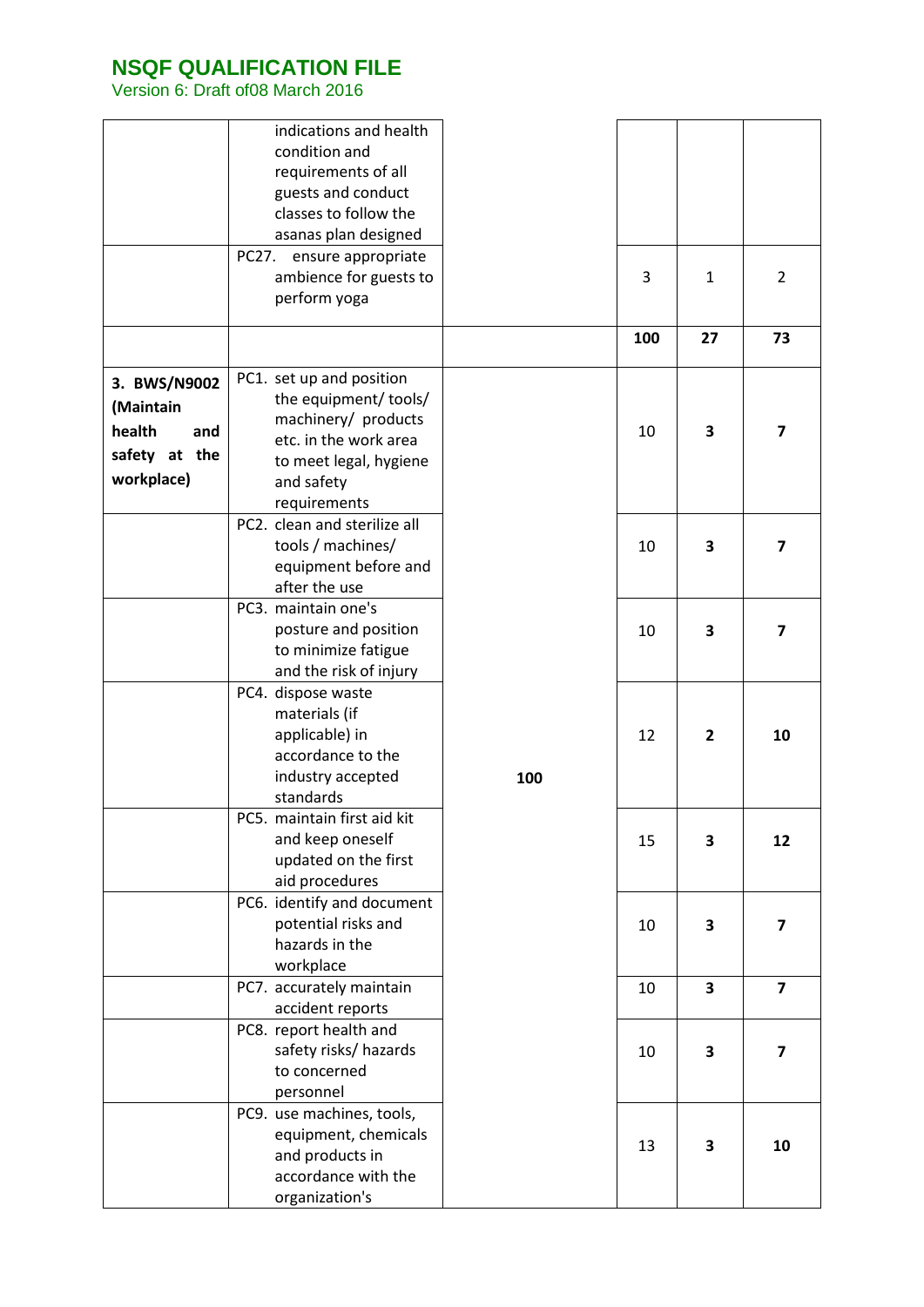|                  |                   |                                                         |     | 100 | 26             | 74             |
|------------------|-------------------|---------------------------------------------------------|-----|-----|----------------|----------------|
| 4. BWS/N9003     |                   |                                                         |     |     |                |                |
| (Create<br>a     |                   |                                                         |     |     |                |                |
| positive         |                   |                                                         |     | 8   | $\overline{2}$ | 6              |
|                  | PC1.              | maintain good health<br>and personal hygiene            |     |     |                |                |
| impression<br>at |                   |                                                         |     |     |                |                |
| work area)       |                   |                                                         |     |     |                |                |
|                  | PC <sub>2</sub> . | comply with                                             |     |     |                |                |
|                  |                   | organisation's standards                                |     | 9   | 3              | 6              |
|                  |                   | of grooming and                                         |     |     |                |                |
|                  |                   | personal behaviour                                      |     |     |                |                |
|                  | PC3.              | meet the organisation's                                 |     | 5   | $\mathbf{1}$   | 4              |
|                  |                   | standards of courtesy,                                  |     |     |                |                |
|                  | PC4.              | behaviour and efficiency<br>stay free from              |     |     |                |                |
|                  |                   | intoxicants while on                                    |     | 6   | $\mathbf{1}$   | 5              |
|                  |                   | duty                                                    |     |     |                |                |
|                  | PC5.              | wear and carry                                          |     |     |                |                |
|                  |                   | organisation's uniform                                  |     | 6   | $\mathbf{1}$   | 5              |
|                  |                   | and accessories                                         |     |     |                |                |
|                  | PC6.              | correctly and smartly<br>take appropriate and           |     |     |                |                |
|                  |                   | approved actions in line                                |     | 6   | $\overline{2}$ | 4              |
|                  |                   | with instructions and                                   |     |     |                |                |
|                  |                   | guidelines                                              |     |     |                |                |
|                  | <b>PC7.</b>       | record details related to                               |     | 5   | $\overline{2}$ | 3              |
|                  |                   | tasks, as per procedure                                 | 100 |     |                |                |
|                  | PC8.              | participate in workplace<br>activities as a part of the |     | 5   | $\mathbf{1}$   | 4              |
|                  |                   | larger team                                             |     |     |                |                |
|                  | PC9.              | report to supervisor                                    |     |     |                |                |
|                  |                   | immediately in case                                     |     | 3   | $\mathbf{1}$   | $\overline{2}$ |
|                  |                   | there are any work                                      |     |     |                |                |
|                  |                   | issues                                                  |     |     |                |                |
|                  |                   | PC10. use appropriate<br>language, tone and             |     |     |                |                |
|                  |                   | gestures while                                          |     |     |                |                |
|                  |                   | interacting with clients                                |     | 7   | $\overline{2}$ | 5              |
|                  |                   | from different cultural                                 |     |     |                |                |
|                  |                   | and religious                                           |     |     |                |                |
|                  |                   | backgrounds, age,                                       |     |     |                |                |
|                  |                   | disabilities and gender<br>PC11. communicate procedure  |     |     |                |                |
|                  |                   | related information to                                  |     |     |                |                |
|                  |                   | clients based on the                                    |     | 7   | $\overline{2}$ | 5              |
|                  |                   | sector's code of                                        |     |     |                |                |
|                  |                   | practices and                                           |     |     |                |                |
|                  |                   | organisation's<br>procedures/ guidelines                |     |     |                |                |
|                  |                   | PC12. communicate role                                  |     |     |                |                |
|                  |                   | related information to                                  |     |     |                |                |
|                  |                   | stakeholders in a polite                                |     | 7   | $\overline{2}$ | 5              |
|                  |                   | manner and resolve                                      |     |     |                |                |
|                  |                   | queries, if any                                         |     |     |                |                |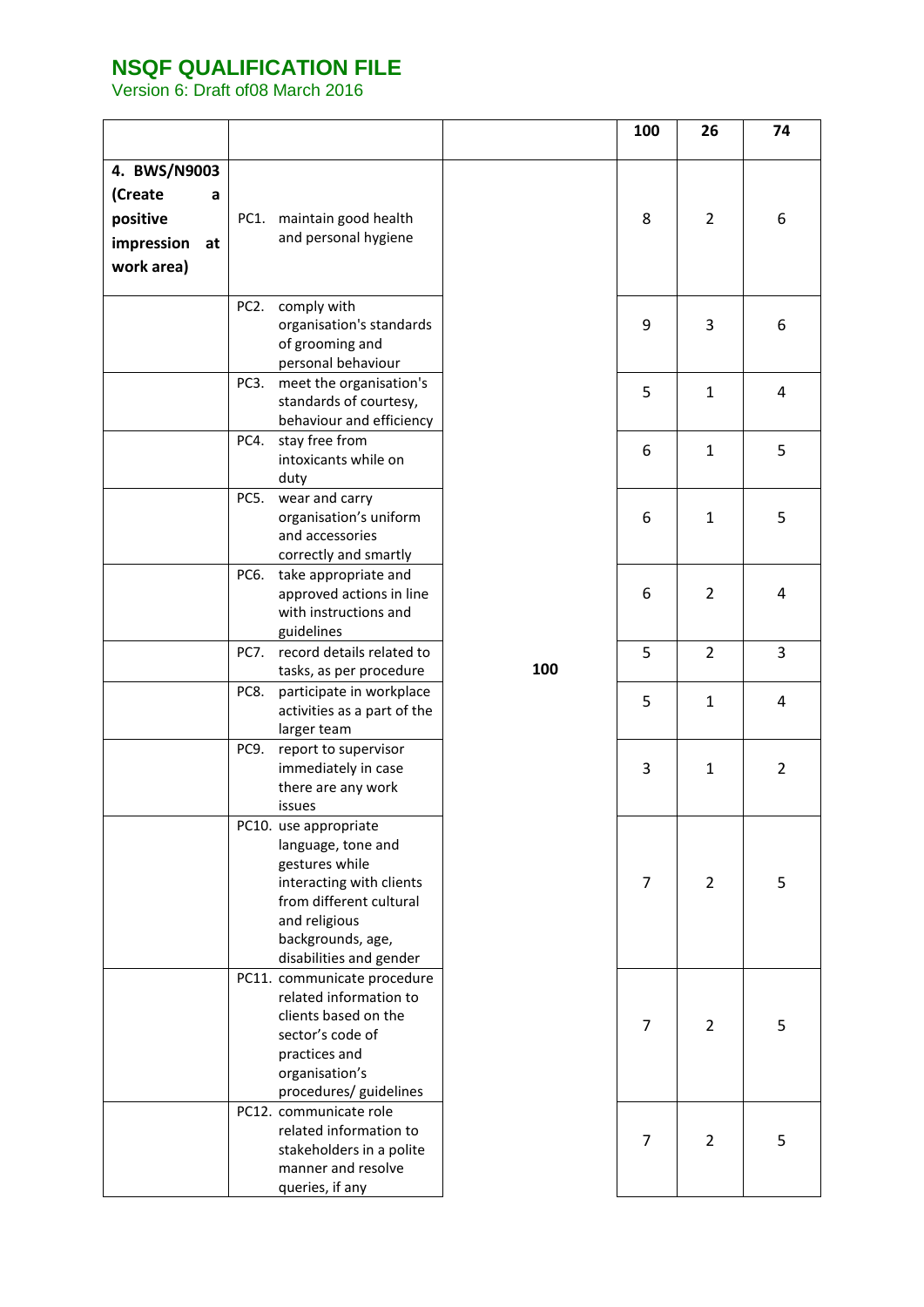Version 6: Draft of08 March 2016

| PC13. assist and guide clients<br>to services or products<br>based on their needs               | $\overline{4}$ | 1              | 3  |
|-------------------------------------------------------------------------------------------------|----------------|----------------|----|
| PC14. report and record<br>instances of aggressive/<br>unruly behaviour and<br>seek assistance  | 4              | 1              | 3  |
| PC15. use communication<br>equipment (phone,<br>email etc.) as mandated<br>by your organization | 4              | 1              | 3  |
| PC16. carry out routine<br>documentation legibly<br>and accurately in the<br>desired format     | $\overline{4}$ | 1              | 3  |
| PC17. file routine reports and<br>feedback                                                      | $\overline{4}$ | $\mathbf{1}$   | 3  |
| PC18. maintain confidentiality<br>of information, as<br>required, in the role                   | 6              | $\overline{2}$ | 4  |
|                                                                                                 | 100            | 27             | 73 |

**Means of assessment 1**

**Means of assessment 2**

**Pass/Fail**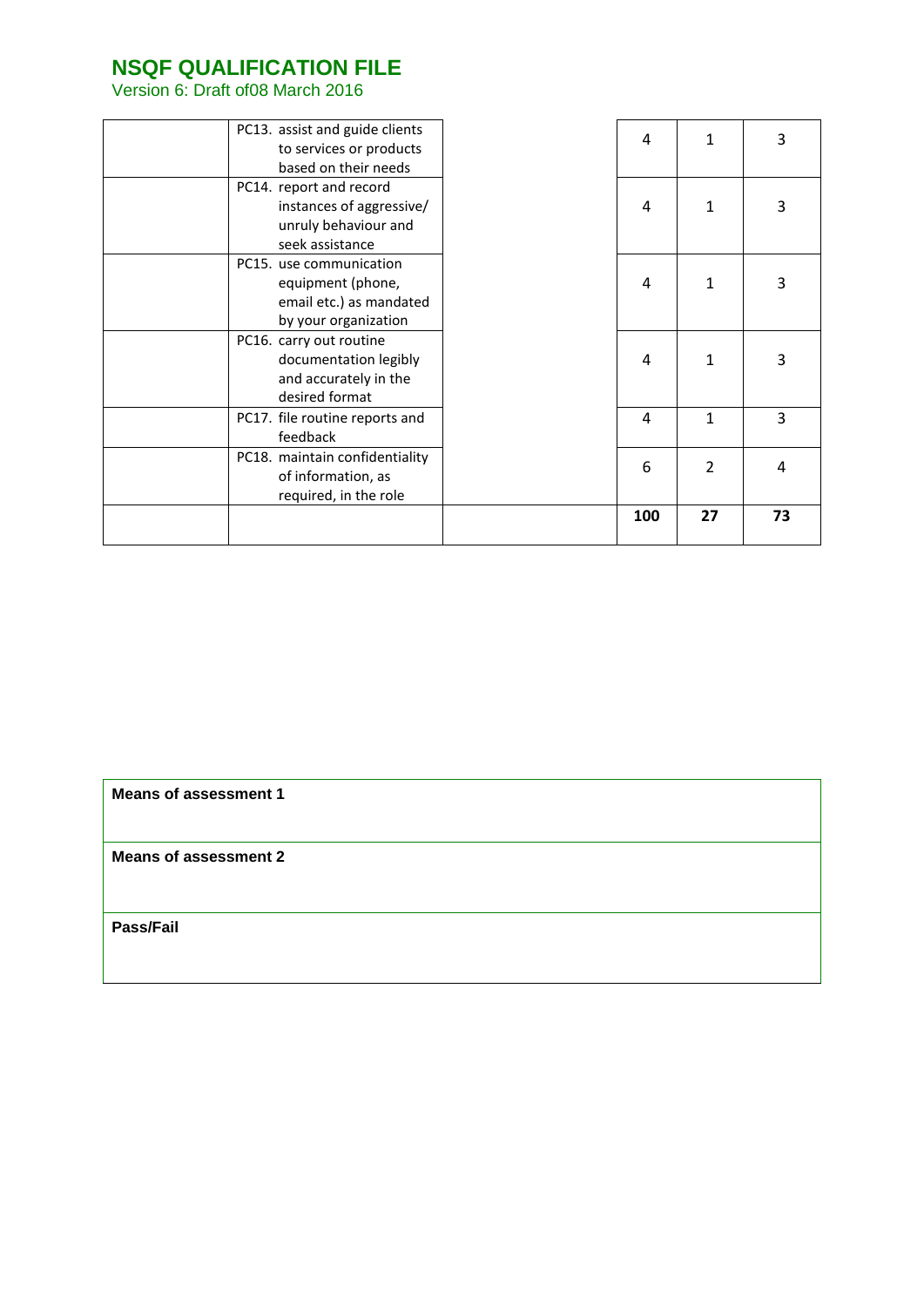### **SECTION 2 EVIDENCE OF LEVEL**

**Awarding bodies will enter a proposed NSQF level for the qualification in the Qualification File Summary. This section asks for the evidence on which that proposal is based. The evidence must refer to the level descriptors of the NSQF.**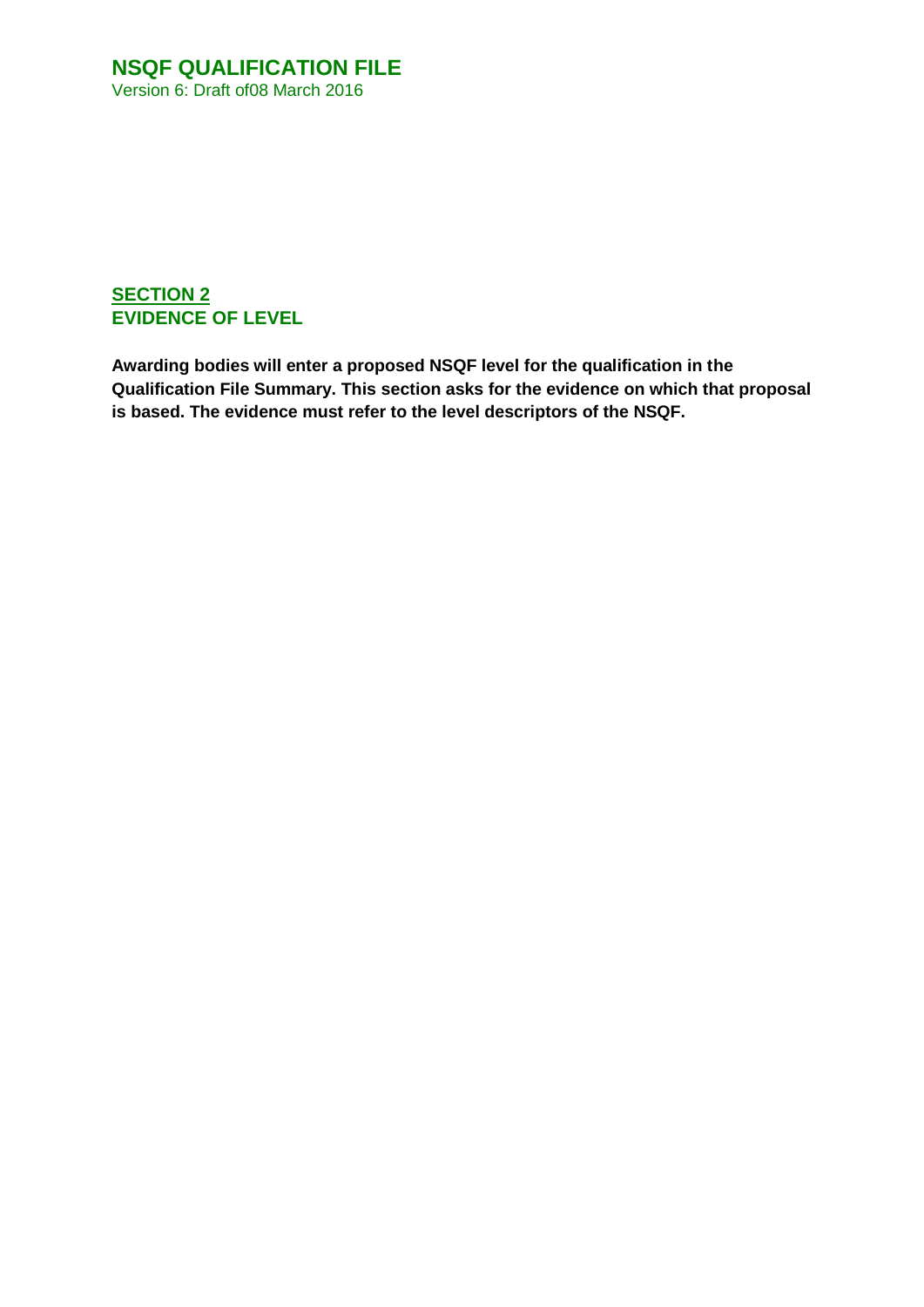Version 6: Draft of08 March 2016

#### **OPTION A**

| How the job role relates to the NSQF level<br>descriptors                                                                                                                                                                                                                                                                                                                                                                                                                                                                                                                                                                                                                                                                                                                                                                                                                                                                                                                                                                                                                                                                                                                                                                                                                                                                                                                                                                                                                                             | <b>NSQF</b><br>Level                                    |
|-------------------------------------------------------------------------------------------------------------------------------------------------------------------------------------------------------------------------------------------------------------------------------------------------------------------------------------------------------------------------------------------------------------------------------------------------------------------------------------------------------------------------------------------------------------------------------------------------------------------------------------------------------------------------------------------------------------------------------------------------------------------------------------------------------------------------------------------------------------------------------------------------------------------------------------------------------------------------------------------------------------------------------------------------------------------------------------------------------------------------------------------------------------------------------------------------------------------------------------------------------------------------------------------------------------------------------------------------------------------------------------------------------------------------------------------------------------------------------------------------------|---------------------------------------------------------|
| The Yoga Instructor is a professionally trained individual who<br>works infamiliar, predictable, routine situation of clear choice<br>such as preparing the equipments/products and work area<br>ahead of service delivery to ensure the efficiently and<br>effectiveness of conducting treatments considering the<br>standards of operation of the organization, provide<br>appropriate opening and closure of the session through<br>prayer/chanting/meditation, perform and instruct<br>loosening asanas or sukshma vyayama, breathing asanas<br>as agreed with the guest and arrangement of the<br>organization, perform and instruct classical asana as<br>agreed with the guest and arrangement of the<br>organization, perform and instruct pranayama's as agreed<br>with the guest and arrangement of the organisation.<br>The individual is also expected to maintain a safe and hygienic<br>environment at the work area to reduce potential risks to self<br>and others and personal grooming and behaviour to execute<br>tasks as per the organization's standards and create a positive<br>impression at the workplace.<br>Since the job holder is expected to independently perform work<br>of familiar, predictable and routine nature within situations of<br>clear choice within Yoga Services as mentioned above s/he can<br>be placed at Level 4.<br>This role requires the job holder to work in a familiar,<br>predictable, routine of clear choice and the activities that s/he | 4                                                       |
|                                                                                                                                                                                                                                                                                                                                                                                                                                                                                                                                                                                                                                                                                                                                                                                                                                                                                                                                                                                                                                                                                                                                                                                                                                                                                                                                                                                                                                                                                                       | is expected to perform are not limited in range such as |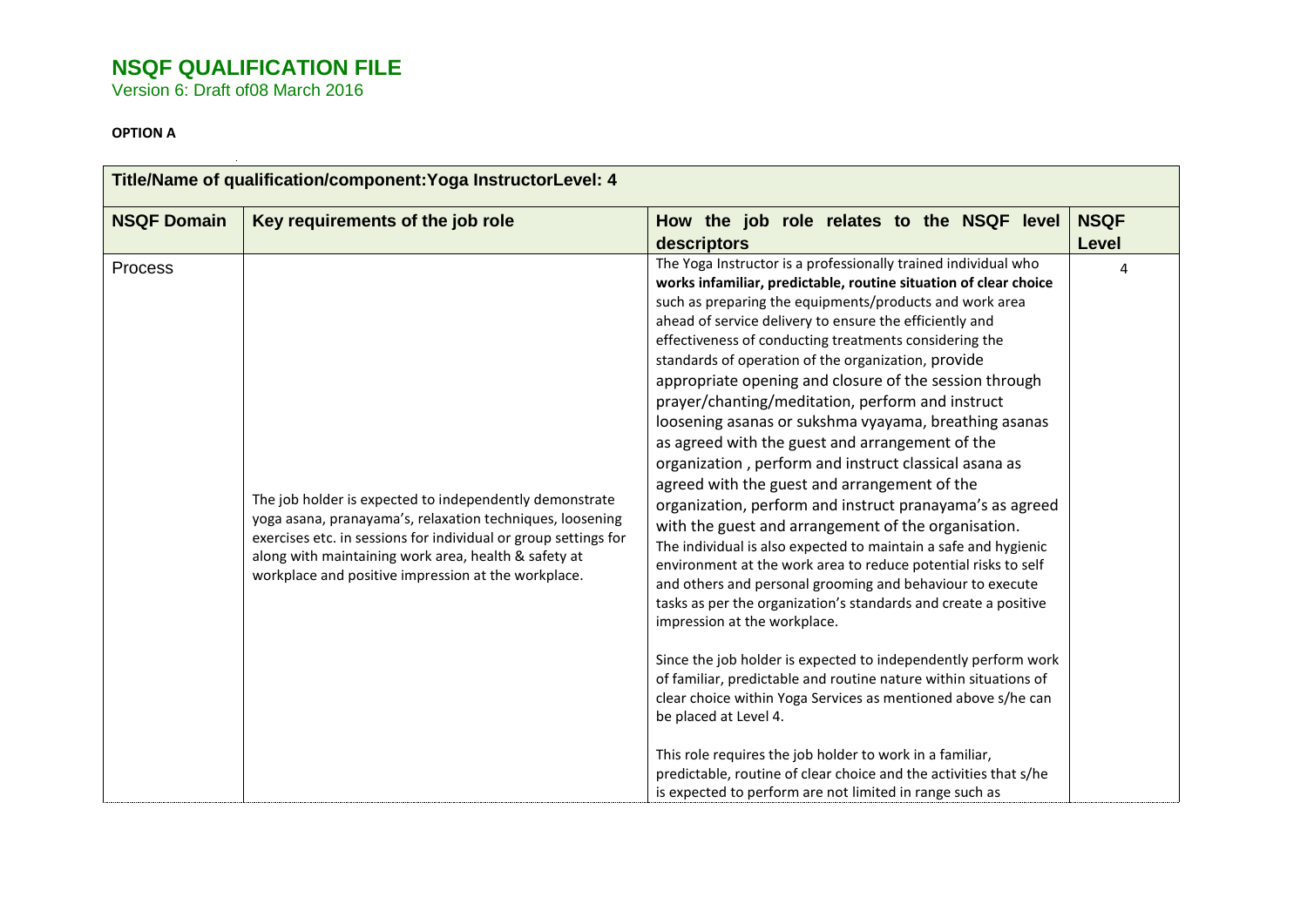|                           | Title/Name of qualification/component: Yoga InstructorLevel: 4                                                                                                                                                                        |                                                                                                                                                                                                                                                                                                                                                                                                                                                                          |                      |
|---------------------------|---------------------------------------------------------------------------------------------------------------------------------------------------------------------------------------------------------------------------------------|--------------------------------------------------------------------------------------------------------------------------------------------------------------------------------------------------------------------------------------------------------------------------------------------------------------------------------------------------------------------------------------------------------------------------------------------------------------------------|----------------------|
| <b>NSQF Domain</b>        | Key requirements of the job role                                                                                                                                                                                                      | How the job role relates to the NSQF level<br>descriptors                                                                                                                                                                                                                                                                                                                                                                                                                | <b>NSQF</b><br>Level |
|                           |                                                                                                                                                                                                                                       | implement effective teaching methods, adapt to unique<br>styles of learning, provide supportive and effective<br>feedback, acknowledge the guest's progress, and cope<br>with unique difficulties / successes adjust appropriate<br>practice strategies to the guests, therefore the job holder<br>can't be placed at Level 3                                                                                                                                            |                      |
|                           |                                                                                                                                                                                                                                       | As the job holder is not required to exhibit well developed skill<br>in Yoga Services such asConduct Ashtanga Vinyasa Yoga<br>Sessions/ Advanced Yoga sessions/ Hatha Yoga sessions, hence<br>s/he does not qualify for Level 5.                                                                                                                                                                                                                                         |                      |
| Professional<br>knowledge |                                                                                                                                                                                                                                       | The job holder is expected to exhibit factual knowledge of the<br>field of Yoga such as Knowledge of applicable legislations/<br>evolution of the teachings and philosophy of Yoga tradition/<br>understanding of Patanjali Yoga Sutras. The individual should<br>also have knowledge of shuddhi/detoxification/ Ashtanga yoga<br>with yama & niyama / Yogic diet and Yogic lifestyle.                                                                                   | 4                    |
|                           | The job holder is expected to exhibit the factual knowledge<br>about the range of Yoga practices and their potential effects,<br>basic knowledge of Human Anatomy and Physiology<br>including all major systems of the body and their | Since all the above mentioned areas are related to factual<br>knowledge in the field of Yoga services, the role qualifies for<br>Level 4.                                                                                                                                                                                                                                                                                                                                |                      |
|                           | interrelationships, contra-indications related to various yoga<br>& related techniquesalong with health and safety regulations<br>& guidelines                                                                                        | The job holder is expected to know more than basic facts and<br>principles, such as he/she is expected to be familiar with the<br>manufacturer's instructions to use the Yoga equipments/<br>products. S/he is also expected to know classifications of<br>Asanas/ pranayams and the mechanical/ physiological/<br>psychological and reflex effects of each. Since this role requires<br>factual knowledge of field of Yoga services, it cannot be pegged<br>at level 3. |                      |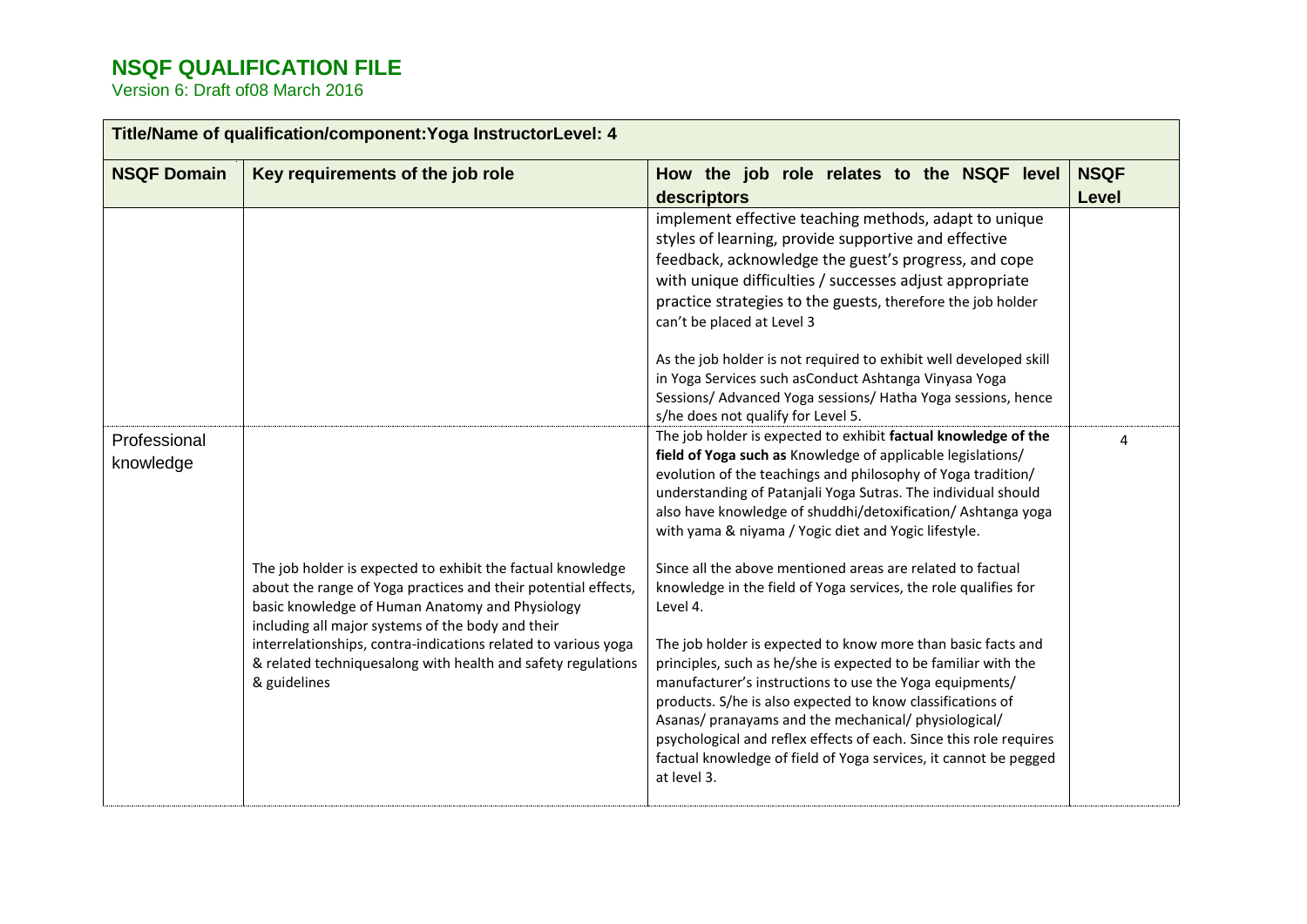|                       | Title/Name of qualification/component: Yoga InstructorLevel: 4                                                                                                                                                                                                                                                                                                                                                                                      |                                                                                                                                                                                                                                                                                                                                                                                                                                                                                                                                                                                                                                                                                                                                                                                                                                                                                                                                                                                                                                                                                                                                                                                                                                                                                                                                                                                                                                                                         |                             |  |
|-----------------------|-----------------------------------------------------------------------------------------------------------------------------------------------------------------------------------------------------------------------------------------------------------------------------------------------------------------------------------------------------------------------------------------------------------------------------------------------------|-------------------------------------------------------------------------------------------------------------------------------------------------------------------------------------------------------------------------------------------------------------------------------------------------------------------------------------------------------------------------------------------------------------------------------------------------------------------------------------------------------------------------------------------------------------------------------------------------------------------------------------------------------------------------------------------------------------------------------------------------------------------------------------------------------------------------------------------------------------------------------------------------------------------------------------------------------------------------------------------------------------------------------------------------------------------------------------------------------------------------------------------------------------------------------------------------------------------------------------------------------------------------------------------------------------------------------------------------------------------------------------------------------------------------------------------------------------------------|-----------------------------|--|
| <b>NSQF Domain</b>    | Key requirements of the job role                                                                                                                                                                                                                                                                                                                                                                                                                    | How the job role relates to the NSQF level<br>descriptors                                                                                                                                                                                                                                                                                                                                                                                                                                                                                                                                                                                                                                                                                                                                                                                                                                                                                                                                                                                                                                                                                                                                                                                                                                                                                                                                                                                                               | <b>NSQF</b><br><b>Level</b> |  |
|                       |                                                                                                                                                                                                                                                                                                                                                                                                                                                     | Further, since the job holder is not expected to be aware of<br>principles/ general concepts in the field of Yoga services like the<br>study of all the postures involved in ashtanga vinyasa/hatha/<br>advanced yoga & their effects and implications . Hence, it can't<br>be pegged at level 5                                                                                                                                                                                                                                                                                                                                                                                                                                                                                                                                                                                                                                                                                                                                                                                                                                                                                                                                                                                                                                                                                                                                                                        |                             |  |
| Professional<br>skill | The job holder is expected to plan and organize the regular<br>treatments to be conducted on clients as well as keep a<br>record of clients' bookings and schedule of services. Further,<br>the job holder must be able to take the day to day decisions<br>and solve problem/s at work. The job holder should also be<br>able to critically analyse the information gathered about<br>client/ product/ service/ others and arrive at a conclusion. | The job holder is expected to recall and demonstrate practical<br>skills, and s/he should be routine and repetitive in a narrow<br>range of application such as decision making ability,<br>documentation of customer's feedback, building customer<br>relationships, being a problem solver etc. The job holder must<br>also be able to periodically share knowledge acquired using<br>appropriate rules and tools and practically apply learning from<br>feedback and other sources using quality concepts to improve<br>their output.<br>Since all the above mentioned professional skill are related to<br>demonstrating practical skills, which are routine and repetitive<br>in a narrow range and using appropriate rule and tool within<br>Yoga services, the role qualifies for Level 4.<br>The Job holder is expected to possess professional skills more<br>than just demonstrating practical skills, which are routine and<br>repetitive in a narrow range but also using appropriate rule &<br>tools such as conduct negotiations with the customers while<br>selling any Yoga services, understanding the offered services<br>when selling and explain the details of the same to ensure<br>better understanding of potential benefits to the customer.<br>S/he is also expected to use quality concepts such as clarifying<br>the guest's expectation/ queries by doing proper probing &<br>para phrasing in regards to outcomes the guest can expect on | $\boldsymbol{\Delta}$       |  |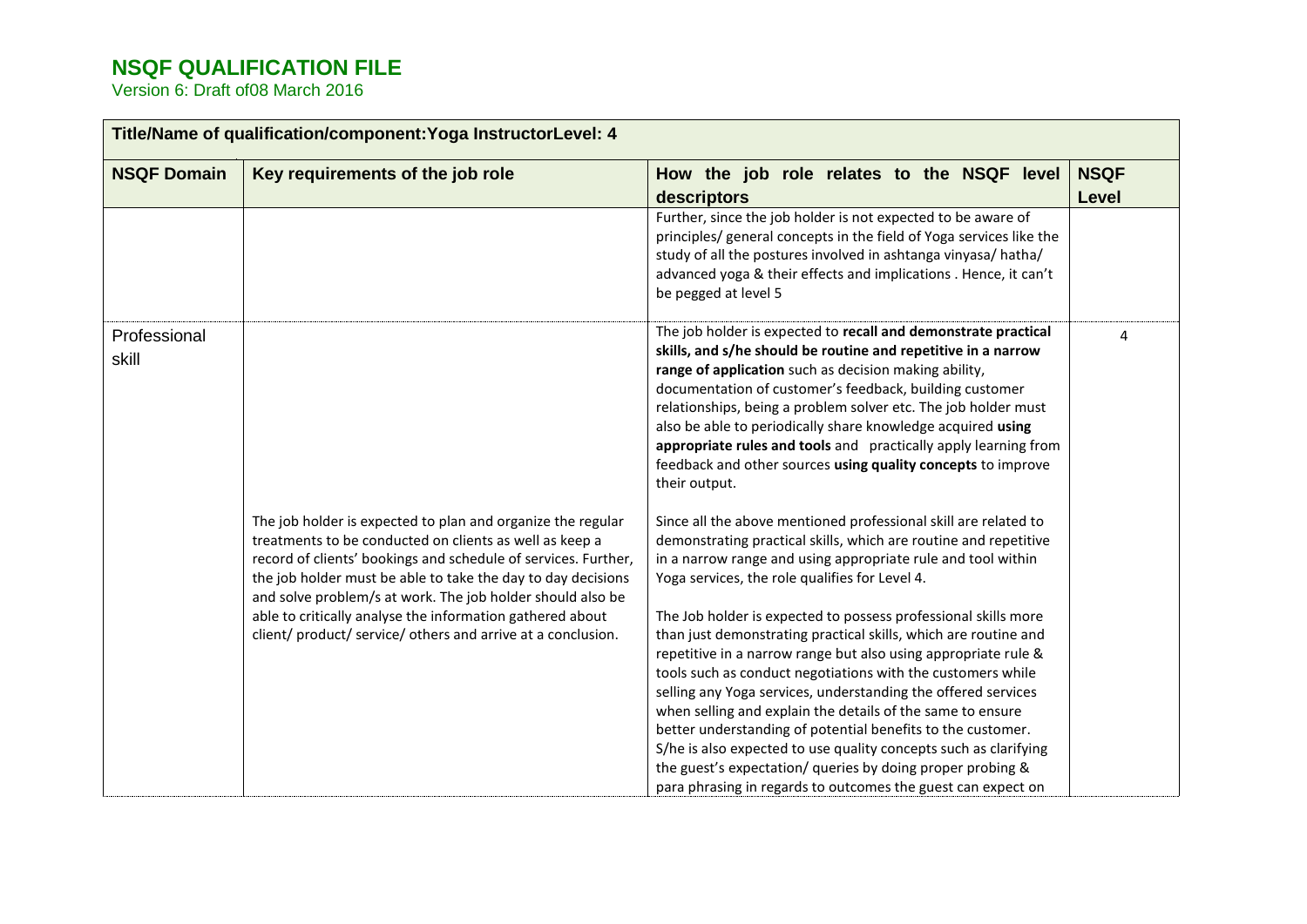| Title/Name of qualification/component: Yoga InstructorLevel: 4 |                                                                                                                                                                                                                                                                                                                                                                 |                                                                                                                                                                                                                                                                                                                                                                                                                                                                                                                                                                                                                                                                                                                                                                                                                                                                                                                                                         |                      |
|----------------------------------------------------------------|-----------------------------------------------------------------------------------------------------------------------------------------------------------------------------------------------------------------------------------------------------------------------------------------------------------------------------------------------------------------|---------------------------------------------------------------------------------------------------------------------------------------------------------------------------------------------------------------------------------------------------------------------------------------------------------------------------------------------------------------------------------------------------------------------------------------------------------------------------------------------------------------------------------------------------------------------------------------------------------------------------------------------------------------------------------------------------------------------------------------------------------------------------------------------------------------------------------------------------------------------------------------------------------------------------------------------------------|----------------------|
| <b>NSQF Domain</b>                                             | Key requirements of the job role                                                                                                                                                                                                                                                                                                                                | How the job role relates to the NSQF level<br>descriptors                                                                                                                                                                                                                                                                                                                                                                                                                                                                                                                                                                                                                                                                                                                                                                                                                                                                                               | <b>NSQF</b><br>Level |
|                                                                |                                                                                                                                                                                                                                                                                                                                                                 | the completion of the Yoga services. Hence, the job holder can't<br>be placed at Level 3.                                                                                                                                                                                                                                                                                                                                                                                                                                                                                                                                                                                                                                                                                                                                                                                                                                                               |                      |
|                                                                |                                                                                                                                                                                                                                                                                                                                                                 | Further since the job holder doesn't require to use cognitive<br>skills to accomplish tasks and solve problems at the workplace<br>such as developing plans and procedures for management of<br>emergencies in accordance to the organization and industry<br>standards and that's why s/he can't be placed at level 5                                                                                                                                                                                                                                                                                                                                                                                                                                                                                                                                                                                                                                  |                      |
| Core skill                                                     | The individual is expected to exhibit sound communication<br>skills including strong client relationship establishment and<br>maintenance, perform respective record maintaining work<br>using basic arithmetic/ algebraic principles and possess basic<br>understanding of environment to cater to the different<br>requirements of varied types of clientele. | The job holder is expected to exhibit written and verbal<br>communication skills, with the minimum level of clarity<br>expected) so as to have pleasant and engaging conversations by<br>responding promptly and positively to further enquiries and<br>make efforts to obtain new business, the skill of basic<br>arithmetic and algebraic principles, basic understanding of the<br>social, political and natural environment such as knowledge of<br>documenting call logs by getting all the required information in<br>the enquiry form/reports/task lists/schedules, knowledge of<br>drafting memos and e-mail providing work updates and<br>enquiring relevant information's by questioning clients about<br>their interest in exercise and previous experiences about Yoga<br>services without language errors. The incumbent should know<br>what to say , when to say & how to say to the customers<br>without using jargon, slang or acronyms | 4                    |
|                                                                |                                                                                                                                                                                                                                                                                                                                                                 | Since all the above mentioned core skills are related to<br>exhibiting effective oral & written communication skills along<br>with understanding of the social, political and natural<br>environment such as clarifying the guest's understanding and<br>expectation prior to initiating the Yoga services, therefore the<br>role qualifies for Level 4.                                                                                                                                                                                                                                                                                                                                                                                                                                                                                                                                                                                                |                      |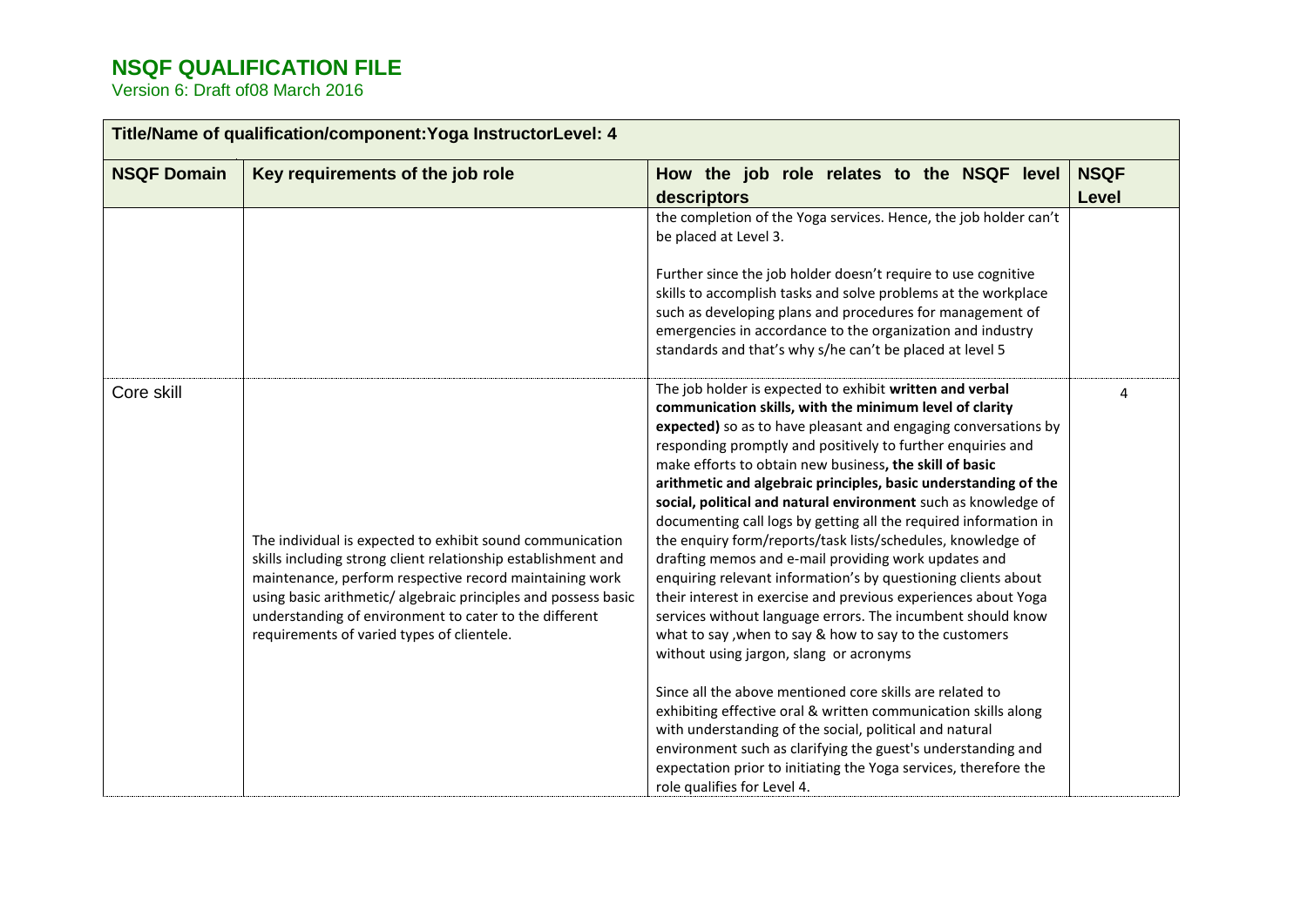| <b>NSQF Domain</b> | Key requirements of the job role                                                                                                                                                                                                                                                                    | How the job role relates to the NSQF level<br>descriptors                                                                                                                                                                                                                                                                                                                                                                                                                                                                                                                                                                                                                                               | <b>NSQF</b><br><b>Level</b> |
|--------------------|-----------------------------------------------------------------------------------------------------------------------------------------------------------------------------------------------------------------------------------------------------------------------------------------------------|---------------------------------------------------------------------------------------------------------------------------------------------------------------------------------------------------------------------------------------------------------------------------------------------------------------------------------------------------------------------------------------------------------------------------------------------------------------------------------------------------------------------------------------------------------------------------------------------------------------------------------------------------------------------------------------------------------|-----------------------------|
|                    |                                                                                                                                                                                                                                                                                                     | The Job holder expected to possess core skills more than just<br>demonstrating minimum clarity in oral & written<br>communication such as discussing the aims of the session/<br>benefits and yoga services with the guest. Hence, the job holder<br>can't be placed at Level 3.<br>Further since the job holder doesn't require to use<br>mathematical skill or skill of collecting & organizing information<br>such as collecting, integrating and analyzing guests feedback on                                                                                                                                                                                                                       |                             |
|                    |                                                                                                                                                                                                                                                                                                     | yoga services availed that's why s/he can't be placed at level 5                                                                                                                                                                                                                                                                                                                                                                                                                                                                                                                                                                                                                                        |                             |
| Responsibility     | The individual is responsible to demonstrate the yoga<br>postures, asanas, pranayamas, meditation and relaxation<br>techniques for the guests. The individual must exhibit<br>knowledge of the principles and practices of basic Yogic<br>techniques to explain and respond to the guest questions. | The Yoga Instructoris expected to takeresponsibility for own<br>work & learning as s/he is responsible to conduct the guest's<br>yoga postures, asanas, pranayamas, meditation and relaxation<br>techniques. The individual must exhibit knowledge of the<br>principles and practices of basic Yogic techniques to explain and<br>respond to the guest questions. The individual is responsible for<br>setting up and stocking the work area and maintaining accurate<br>written records of guest's treatments.<br>Given that the incumbent doesn't require any supervision while<br>conducting the Yoga services and can independently deliver<br>high quality services, s/he can be placed at level 4 | 4                           |
|                    |                                                                                                                                                                                                                                                                                                     | As its evident from the above examples that the incumbent is<br>fully responsible for implementation of planned yoga session<br>for guests rather than just responsible in defined limit,<br>therefore s/he can't even be placed at Level 3                                                                                                                                                                                                                                                                                                                                                                                                                                                             |                             |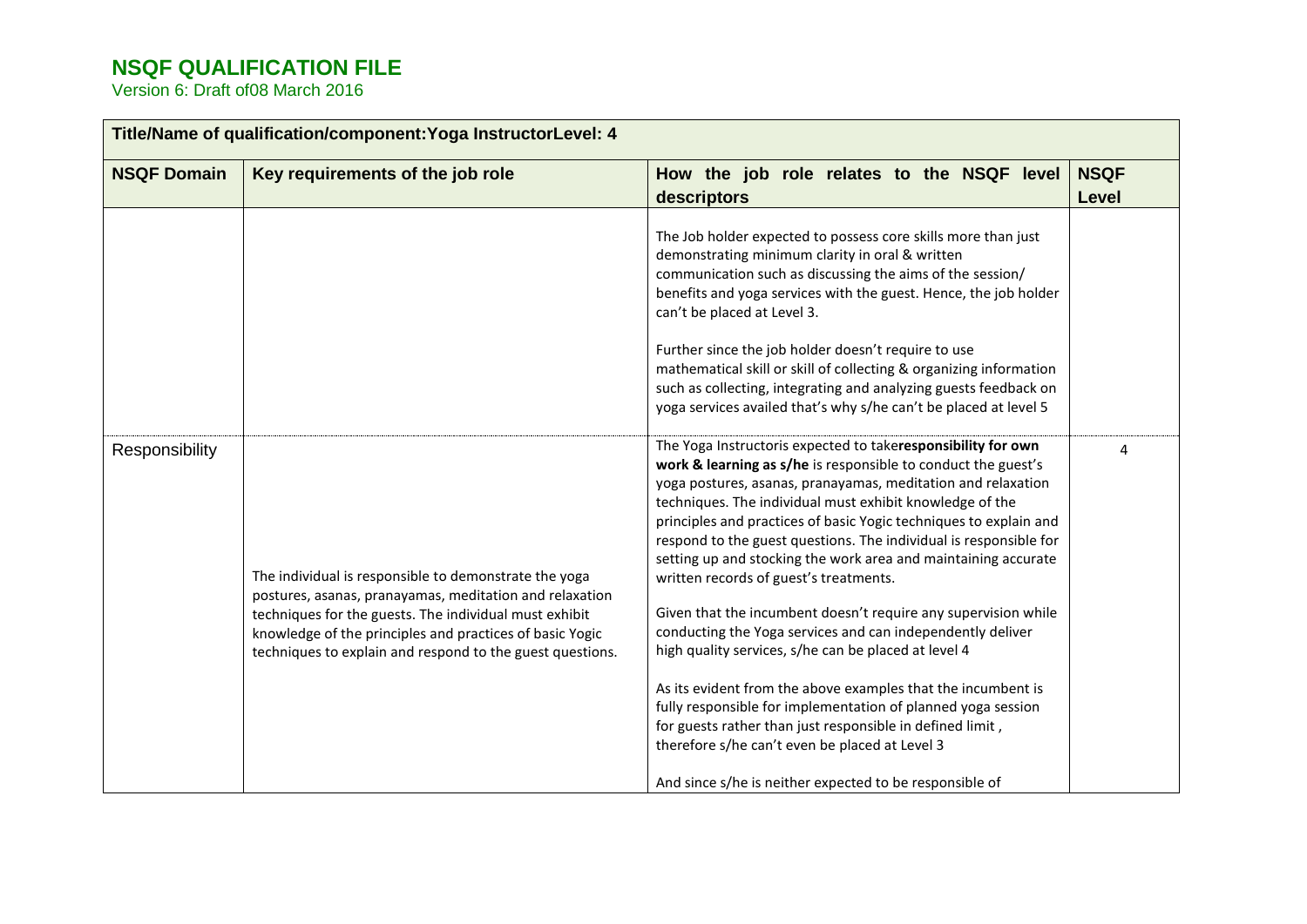|                    | Title/Name of qualification/component: Yoga InstructorLevel: 4 |                                                                                                                                    |              |
|--------------------|----------------------------------------------------------------|------------------------------------------------------------------------------------------------------------------------------------|--------------|
| <b>NSQF Domain</b> | Key requirements of the job role                               | How the job role relates to the NSQF level NSQF                                                                                    |              |
|                    |                                                                | descriptors                                                                                                                        | <b>Level</b> |
|                    |                                                                | Conducting Ashtanga Vinyasa Yoga Sessions/ Advanced Yoga<br>sessions/Hatha Yoga sessions, hence s/he can't be placed at<br>level 5 |              |
|                    |                                                                |                                                                                                                                    |              |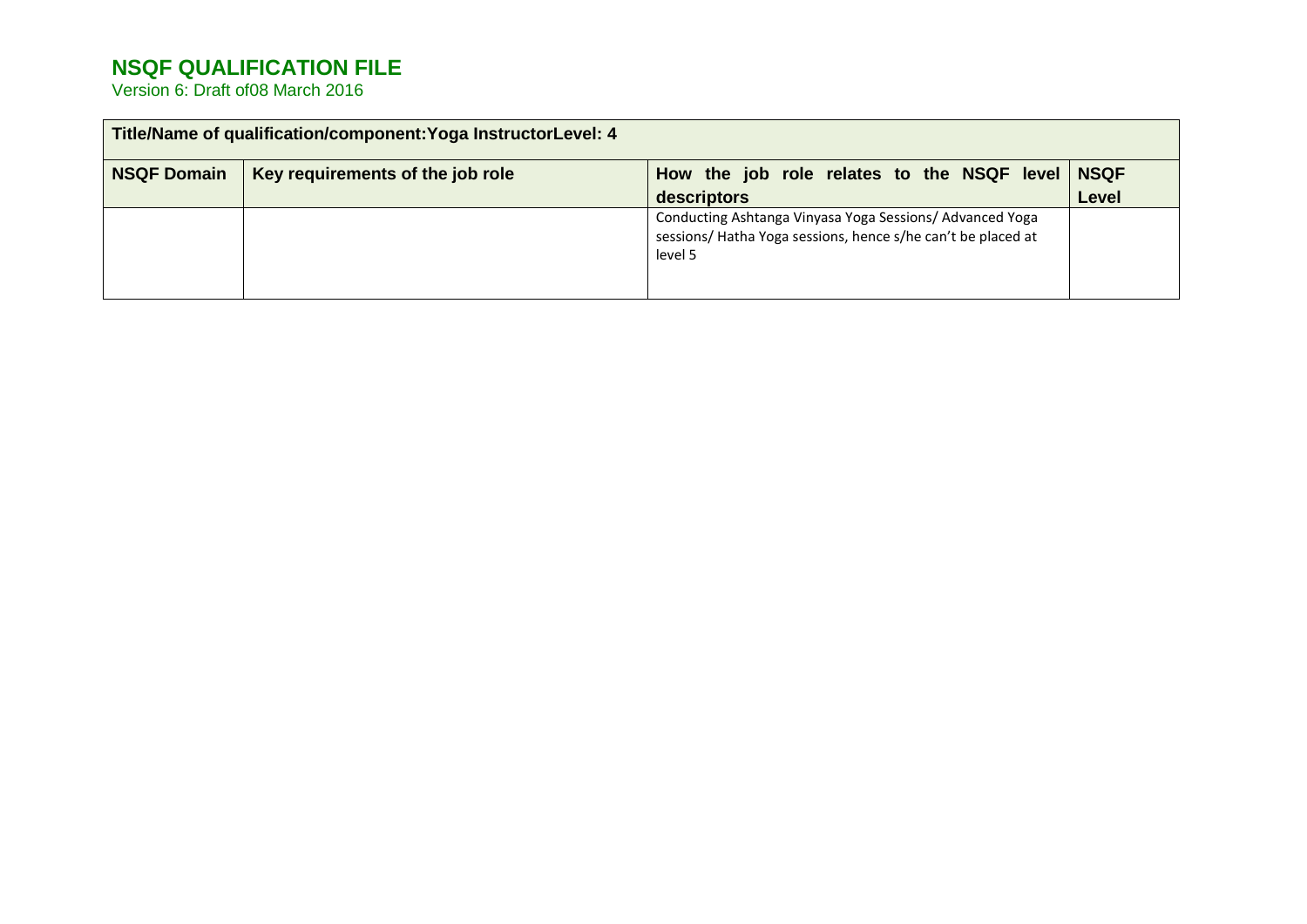### **India-EU Skills Development project: Qualification File**

### **SECTION 3 EVIDENCE OF NEED**

#### **What evidence is there that the qualification is needed?**

Please refer to the attached list of job roles and occupations as per the attachment and their career paths as per Annexure 1, which have been derived through extensive industry interactions facilitated from four workshops, and site visits conducted and interaction with representatives from different organizations all over the country. Research was conducted in the Beauty & Wellness sector to capture revenue and manpower requirement estimates till 2022. The research provides the data that the discussed qualification is one of the critical roles in the sector. The details of statistics and research analysis are provided separately as a research analysis report.

#### **What is the estimated uptake of this qualification and what is the basis of this estimate?**

The increase in manpower requirements (as per projections) from 2013 to 2022 is approx. seven times for Spa and four times for Beauty & salons. For rest of the subsectors it is approx. twice the current size. All the numbers are provided in research analysis study

**What steps were taken to ensure that the qualification(s) does/do not duplicate already existing or planned qualifications in the NSQF?**

The qualification discussed above is checked for any duplication across sectors Given the qualification is niche to B&W sector, there is no duplication or pre-existing similar qualifications. No course exists in the NCVT ecosphere

**What arrangements are in place to monitor and review the qualification(s)? What data will be used and at what point will the qualification(s) be revised or updated?**

The comments, feedback and suggestions were collected through interaction with industry during Jan'15 to Sep'15. The same will be compiled and justifiable changes will be incorporated in the next/updated version of the QP. This QP is set to be revised post 15th Oct 2019.

Please attach any documents giving further information about any of the topics above.

Give the titles and other relevant details of the document(s) here. Include page references showing where to find the relevant information.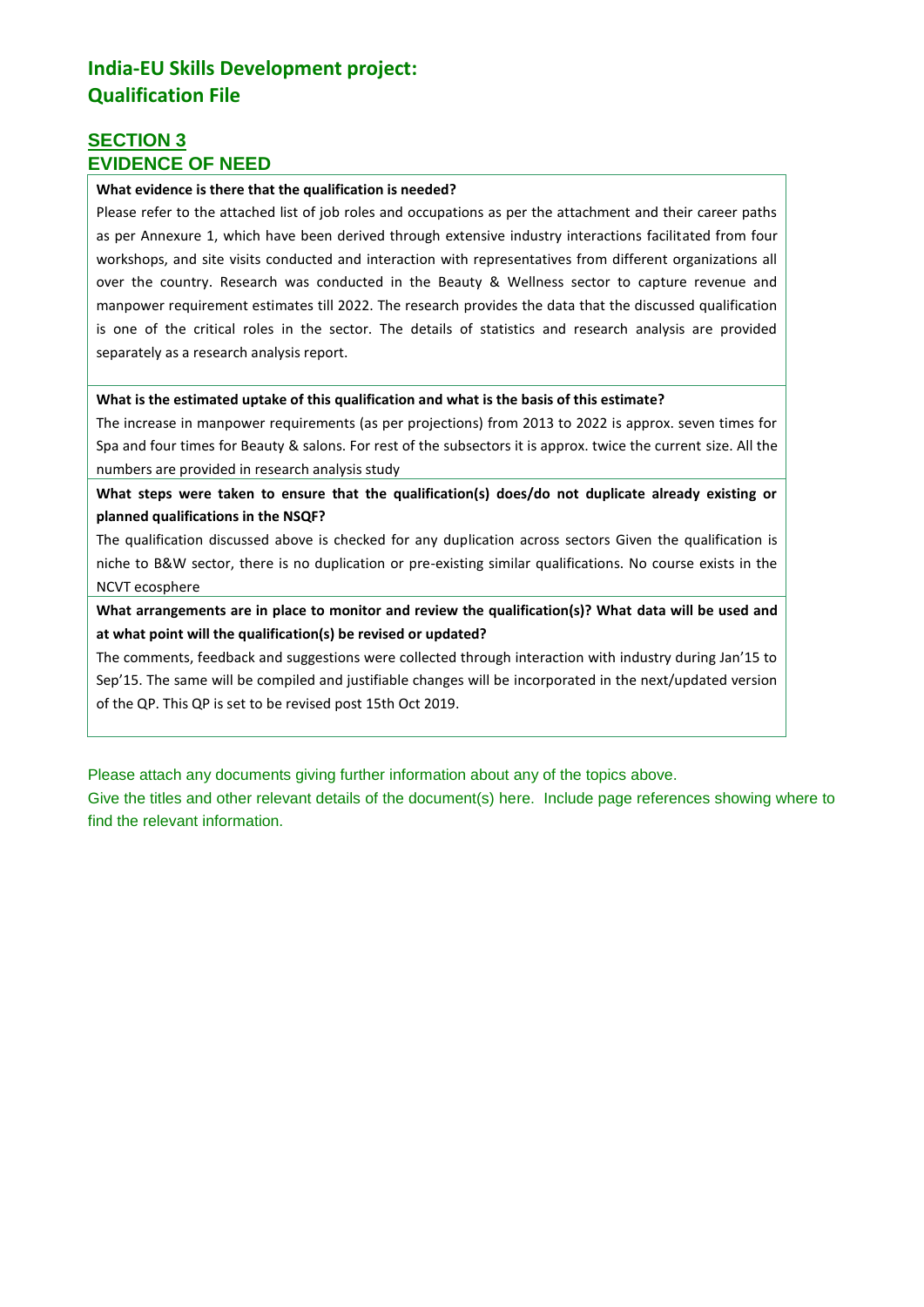Version 6: Draft of08 March 2016

### **SECTION 4 EVIDENCE OF PROGRESSION**

**What steps have been taken in the design of this or other qualifications to ensure that there is a clear path to other qualifications in this sector?**

- 1. Discussing the growth trajectory within each occupation after studying organisational charts of various industry players across small, medium and large scale organizations.
- 2. Exploring various lateral career opportunities for the discussed qualification
- 3. Ensuring that there is a clear role up in terms of performance criteria qualification experience and skill requirement from lower NSQF Level to higher levels in the hierarchy.

Please refer to attached career path as per annexure 1 which clearly defines the career path.

Please attach any documents giving further information about any of the topics above. Give the titles and other relevant details of the document(s) here. Include page references showing where to find the relevant information.

- 1. Career Map of Yoga Instructor- Annexure 1
- 2. QP BWS/ Q2201 Annexure 2